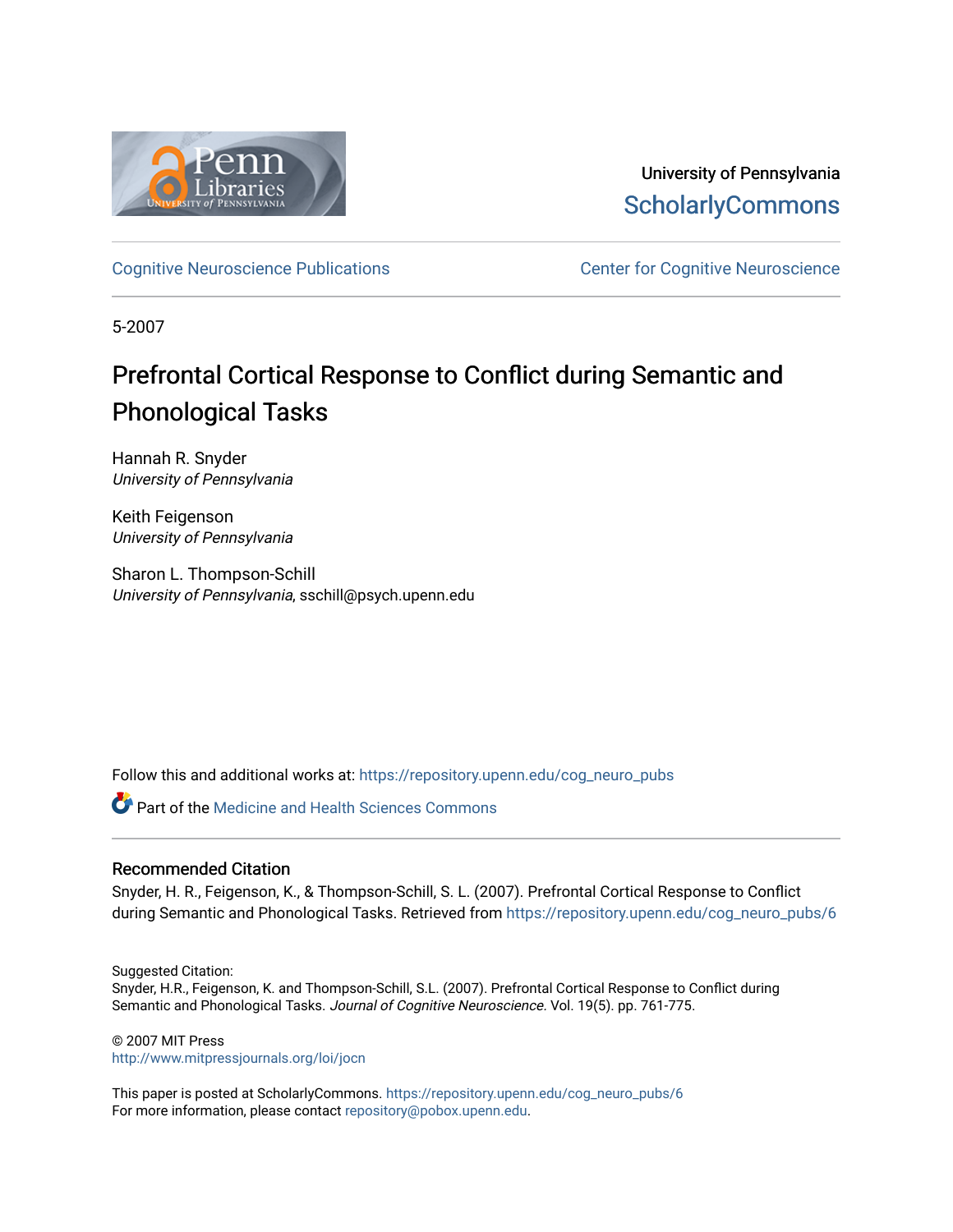## Prefrontal Cortical Response to Conflict during Semantic and Phonological Tasks

## **Abstract**

Debates about the function of the prefrontal cortex are as old as the field of neuropsychology—often dated to Paul Broca's seminal work. Theories of the functional organization of the prefrontal cortex can be roughly divided into those that describe organization by process and those that describe organization by material. Recent studies of the function of the posterior, left inferior frontal gyrus (pLIFG) have yielded two quite different interpretations: One hypothesis holds that the pLIFG plays a domain-specific role in phonological processing, whereas another hypothesis describes a more general function of the pLIFG in cognitive control. In the current study, we distinguish effects of increasing cognitive control demands from effects of phonological processing. The results support the hypothesized role for the pLIFG in cognitive control, and more task-specific roles for posterior areas in phonology and semantics. Thus, these results suggest an alternative explanation of previously reported phonology-specific effects in the pLIFG.

## **Disciplines**

Medicine and Health Sciences

## **Comments**

Suggested Citation: Snyder, H.R., Feigenson, K. and Thompson-Schill, S.L. (2007). Prefrontal Cortical Response to Conflict during Semantic and Phonological Tasks. Journal of Cognitive Neuroscience. Vol. 19(5). pp. 761-775.

© 2007 MIT Press <http://www.mitpressjournals.org/loi/jocn>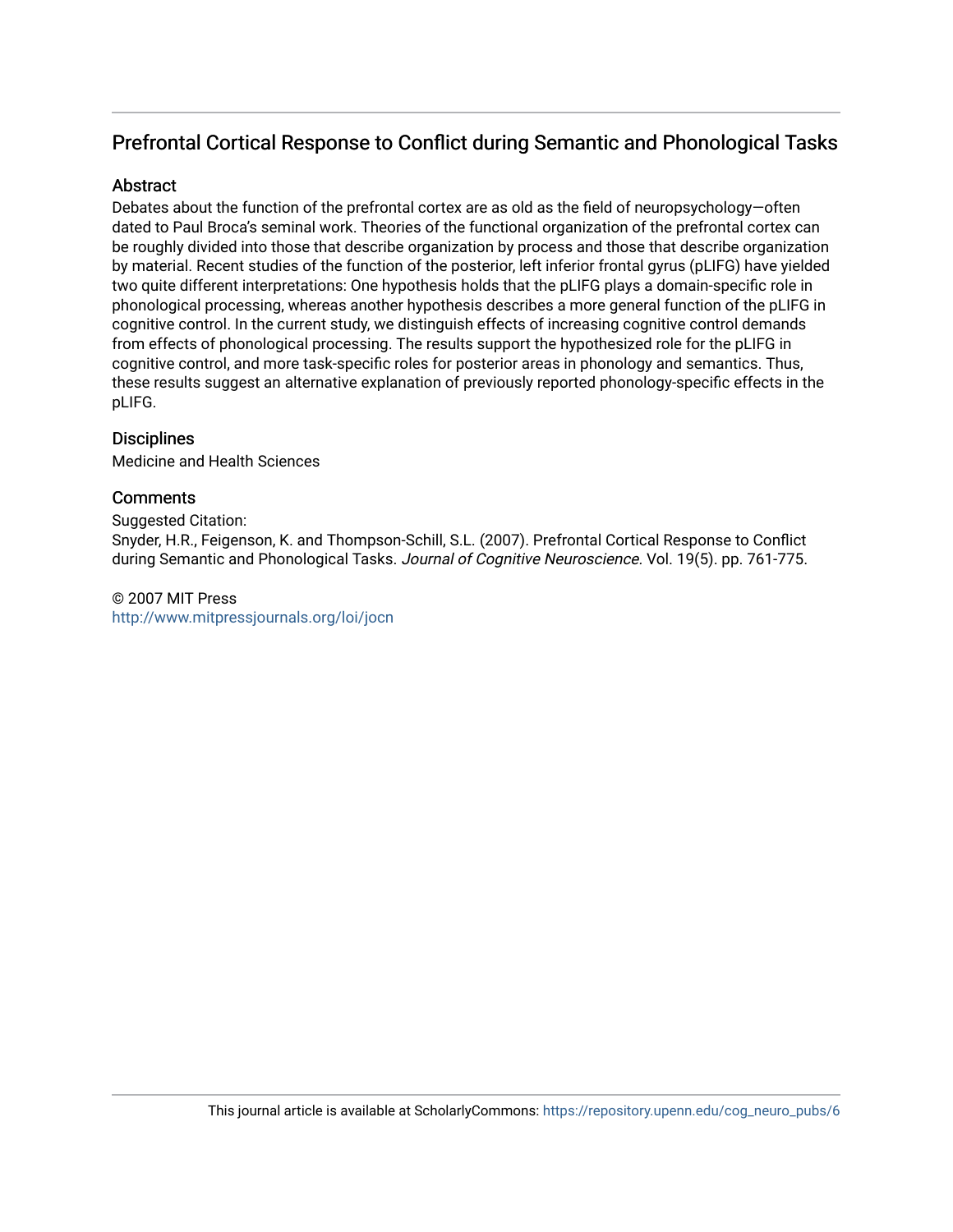## Prefrontal Cortical Response to Conflict during Semantic and Phonological Tasks

Hannah R. Snyder, Keith Feigenson, and Sharon L. Thompson-Schill

## Abstract

■ Debates about the function of the prefrontal cortex are as old as the field of neuropsychology—often dated to Paul Broca's seminal work. Theories of the functional organization of the prefrontal cortex can be roughly divided into those that describe organization by process and those that describe organization by material. Recent studies of the function of the posterior, left inferior frontal gyrus (pLIFG) have yielded two quite different interpretations: One hypothesis holds that the pLIFG plays a domain-specific role in phonological processing,

whereas another hypothesis describes a more general function of the pLIFG in cognitive control. In the current study, we distinguish effects of increasing cognitive control demands from effects of phonological processing. The results support the hypothesized role for the pLIFG in cognitive control, and more task-specific roles for posterior areas in phonology and semantics. Thus, these results suggest an alternative explanation of previously reported phonology-specific effects in the  $pLIFG.$ 

## INTRODUCTION

Theories of the functional organization of the prefrontal cortex can be roughly divided into those that describe organization by process and those that describe organization by material. For example, one prominent debate concerns whether dissociations between dorsal and ventral regions of the lateral prefrontal cortex are attributable to differences in the content of working memory (e.g., verbal, spatial) or in the operations performed on that content (e.g., maintenance, manipulation) (Cadoret, Pike, & Petrides, 2001; D'Esposito, Postle, & Rypma, 2000; Levy & Goldman-Rakic, 2000; D'Esposito, Postle, Ballard, & Lease, 1999; Courtney, Petit, Haxby, & Ungerleider, 1998). In recent years, a similar debate has emerged with regard to the left ventrolateral prefrontal cortex generally, and of the posterior region of the left inferior frontal gyrus (pLIFG) more specifically. Hypotheses about the function of this region are as old as the field of neuropsychology (often dated by the publication of Paul Broca's seminal paper about the role of this region in speech production), and they run the gamut from response inhibition (Matsubara, Yamaguchi, Xu, & Kobayashi, 2004), to action imitation (Hamzei et al., 2003), to verbal rehearsal (Cohen et al., 1997), to a specific syntactic transformation (Grodzinsky, 2000) (for a discussion, see Thompson-Schill, 2006). Here, we consider two specific hypotheses about the functions of the LIFG: one that describes functional specialization of

the pLIFG for the specific domain of phonology and the anterior LIFG (aLIFG) in semantic processing (e.g., Burton, Diamond, & McDermott, 2003; Burton, 2001), and another that describes a more general function of the LIFG in guiding selection among competing alternatives, by, for example, inhibiting task-irrelevant stimulus attributes (Barde & Thompson-Schill, 2002; Thompson-Schill, D'Esposito, Aguirre, & Farah, 1997). The goal of the present study is to evaluate the extent to which seemingly domain-specific effects in the LIFG might instead reflect a more general cognitive control process.

There are numerous reports of increased activation in the pLIFG during phonological as compared to semantic processing. For example, deciding whether "chair" and "bear" rhyme is associated with greater pLIFG activation than is deciding whether they mean the same thing. None of these studies reveal a clear, robust functional division between the pLIFG and the aLIFG on semantic and phonological tasks. Rather, three studies (Devlin, Matthews, & Rushworth, 2003; Price, Moore, Humphreys, & Wise, 1997, with a lowered threshold; Turriziani, Caltagirone, Tomaiuolo, Capasso, & Miceli, 2001) found higher phonological than semantic activation in the pLIFG and a trend in the opposite direction or no effect in the aLIFG, whereas two (Burton et al., 2003; Mummery, Patterson, Hodges, & Price, 1998) found higher semantic than phonological activation in the aLIFG and a trend in the opposite direction or no effect for the pLIFG. Several studies have reported greater semantic than phonological activation in both the pLIFG and aLIFG (Gold & Buckner, 2002; Roskies, University of Pennsylvania Fiez, Balota, Raichle, & Petersen, 2001; Poldrack et al.,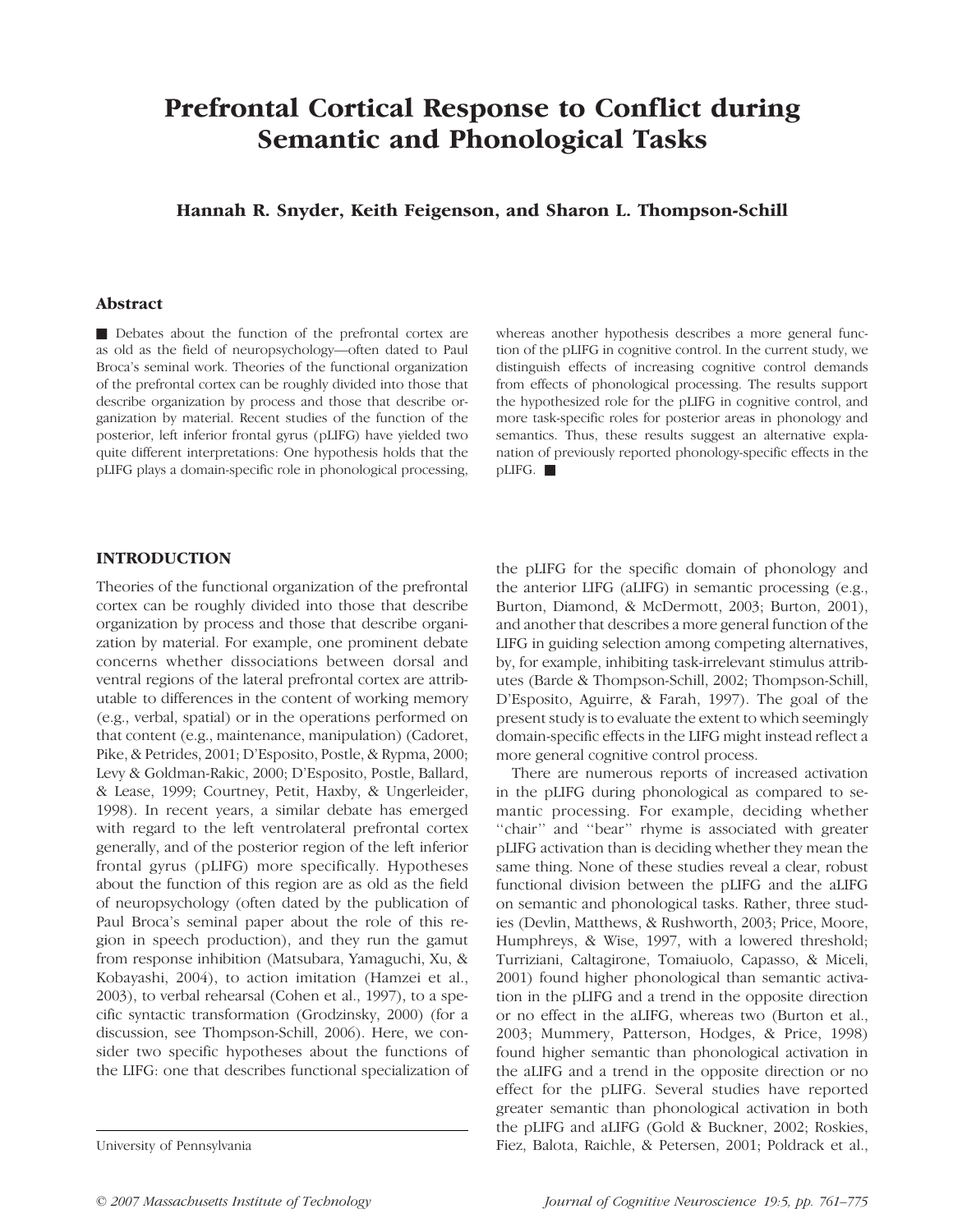1999). Additionally, one study found higher semantic than phonological activation throughout most of the LIFG, with a phonological advantage only in a very posterior area including the premotor cortex (McDermott, Petersen, Watson, & Ojemann, 2003), whereas one study (Martin, Wu, Freedman, Jackson, & Lesch, 2003) reported no significant differences between semantic and phonological conditions in the LIFG. In a recent study, Gold, Balota, Kirchhoff, and Buckner (2005) showed activation and functional magnetic resonance imaging adaptation effects in both the aLIFG and pLIFG when subjects performed semantic and phonological tasks which emphasized controlled processing. The semantic verb-generation task produced higher activation and greater adaptation than did the phonological regularization task.

Why the discrepancies? One possibility, which we explored in the present study, is that some comparisons of phonological and semantic retrieval tasks may have revealed pLIFG activity related to cognitive control demands, and not domain-specific processing. We considered the hypothesis that the automatic retrieval of semantic information (cf. Macleod, 1991) during phonological judgments—for which information about word meaning is irrelevant and potentially distracting—may engage pLIFG regions purported to be involved in selecting among competing sources of information. If the comparison task for these phonological word tasks does not also tax similar cognitive control mechanisms, activation related to a general regulatory mechanism could masquerade as a domain-specific phonology effect. In particular, domain-specific interpretations of pLIFG activation during phonological judgments about real words become suspect.

In the current study, we evaluated this hypothesis by contrasting semantic and phonological tasks with either high or low semantic conflict (Figure 1). If the function of the pLIFG is best described as part of a domainspecific phonology system, activation would be expected to be greater in both phonological conditions compared to both semantic conditions, with no effect of the conflict manipulation. On the other hand, evidence for conflict effects in the absence of differences between phonological and semantic conditions would support cognitive control accounts of pLIFG function. We evaluated domain-specific and cognitive control response profiles not only in the LIFG but also in three posterior cortical regions that have been linked to either phonological (i.e., left supramarginal gyrus, left ventral precentral gyrus) or semantic (i.e., left middle temporal gyrus) processing.

Within each region of interest (ROI), three contrasts were of paramount importance: the comparison of the high-conflict and low-conflict phonological conditions, the comparison of the high-conflict semantic and phonological conditions, and the comparison of the high-conflict semantic condition to the low-conflict



Figure 1. Experimental design and example items. (A) The current study investigated the roles of task type and cognitive control demands by using semantic and phonological tasks with high and low inhibition demands. The organization-by-process hypothesis predicts increased activation with high versus low inhibition demand in the pLIFG and aLIFG, regardless of whether the task is semantic or phonological. (B) In a blocked design, subjects selected which of two targets best matched a probe. Instructions before each block informed subjects of how to make judgments on that block. For the phonological tasks (word and nonword), this decision was made based on vowel sound. For the semantic task, subjects were instructed to base their decision on overall similarity (global), shapes or color (specific). There was also a false-font baseline task.

phonological condition. Predictions about each of these contrasts depend on the following assumptions: First, both phonological conditions (word and nonword) require more phonological processing than does the highconflict semantic condition. Therefore, any area deemed to be phonology-specific will exhibit greater activity in both phonological conditions than in the high-conflict semantic condition. The amount of phonological processing in the word and nonword conditions is assumed to either be equal, or greater in the nonword condition where the orthography to phonology mapping is less well practiced. Second, retrieval of semantic information will be greatest in the high-conflict semantic condition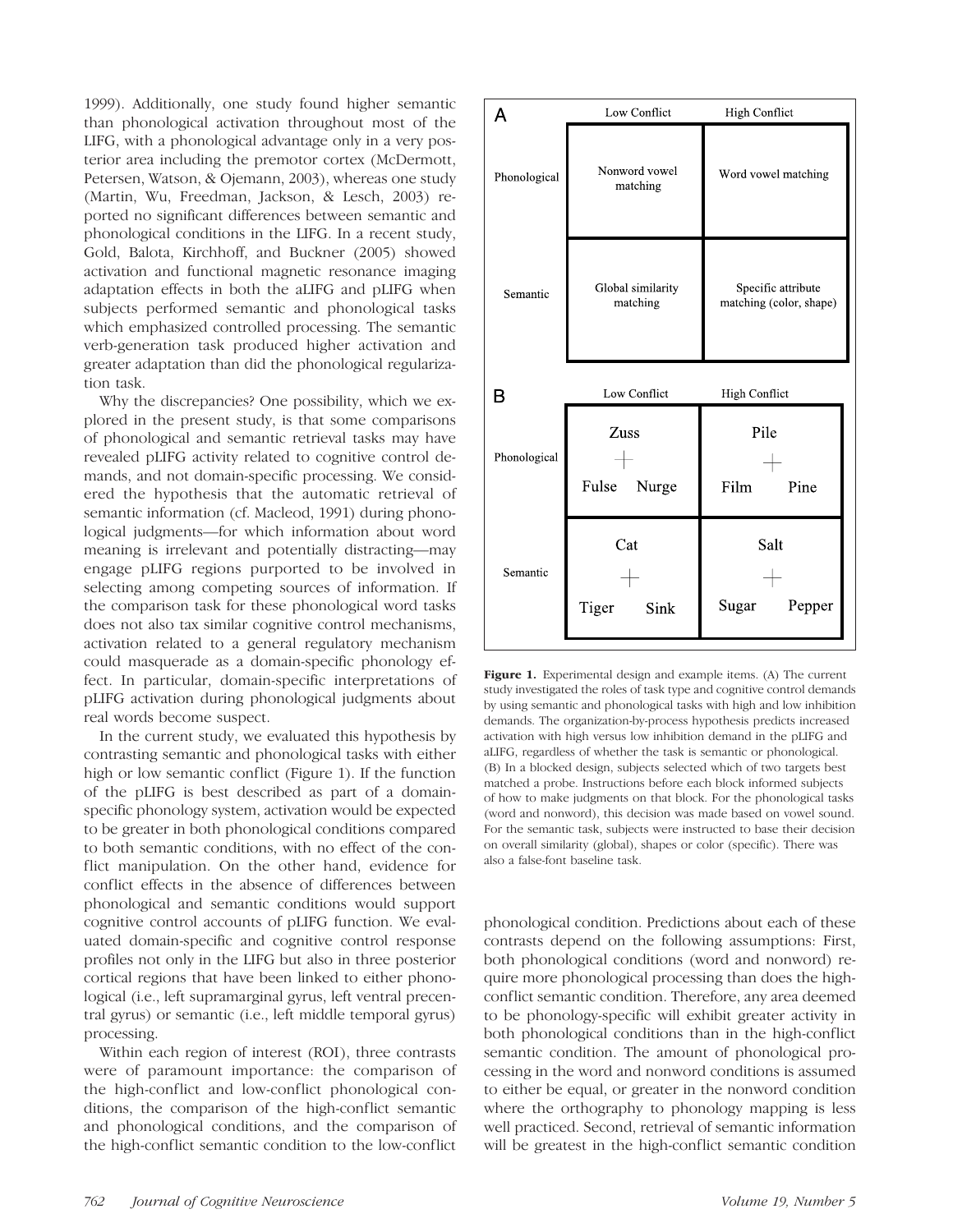(where detailed semantic facts are required for the task), less so for the high-conflict phonological (word) condition (where some semantic content may be automatically retrieved when the word is read), and least for the low-conflict phonological (nonword) condition (where there is no strongly associated referent). The response profile for a semantic-specific area should reflect this ordering. Third, cognitive control demands will reflect the extent to which task-irrelevant information is retrieved. Thus, within the domain of phonology, increased cognitive control should be reflected by a greater response to words than to nonwords (high- vs. low-conflict phonological tasks). There is no clear basis for making assumptions about the relative extent of cognitive control demands between the high-conflict phonological and semantic tasks, a point that we will return to in the Discussion. Nonetheless, the presence of a word–nonword effect in the absence of the preceding two domain-specific effects is the predicted pattern for a cognitive control region. In sum, these three contrasts allow us to evaluate the response properties of any given cortical area.

## METHODS

#### Subjects

Fourteen right-handed subjects (10 women, 4 men, mean age 24.5 years, range 18–30 years) from the University of Pennsylvania community participated in the study. Subjects were excluded if they were not native English speakers, had a history of neurological conditions or head injury, or were taking any psychoactive medication. All subjects gave informed consent and were treated in accordance with procedures approved by the University of Pennsylvania Institutional Review Board.

## Design

We created four experimental conditions by crossing the factor of task domain (semantic, phonological) with the factor of level of conflict (high, low). For the two semantic tasks, subjects evaluated the similarity of the meaning of words. Conflict was manipulated by varying the need to inhibit competing semantic information. In the semantic-specific condition, subjects made a color or shape judgment, which often required picking a target that was otherwise less similar to the probe. In the semantic-global condition, subjects made an overall similarity judgment with stimuli that created minimal conflict, and thus, which required little cognitive control. In the phonological conditions, subjects made a vowel sound judgment on words (higher conflict with meaning) or nonwords (lower conflict with meaning). This design allowed us to evaluate the effects of varying degrees of conflict independently of the effects of task domain.

## Stimuli

The stimuli consisted of 336 one- to three-syllable regular and irregular English nouns (mean length 4.94 letters, mean Kucera–Frances frequency 41.37), 168 pronounceable nonwords (mean length 4.58 letters) (drawn from Seidenberg, Plaut, Petersen, McClelland, & McRae, 1994), and 168 false-font strings matched in length. False-font strings were created using the font Wingdings (e.g., blaunt), and were included as a baseline because they require perceptual matching without linguistic processing.

Probe and target words in all conditions were matched on average string length and, for conditions with words, frequency. All stimuli were presented in white type on a black background and were viewed through a prism mirror apparatus within the scanner. The experiment was programmed and run using E-Prime (Psychology Software Tools, Pittsburgh, PA).

## Procedure and Tasks

In each trial, subjects viewed three stimuli: At the onset of the trial, a probe item appeared. After 500 msec, two target words appeared under it for 3000 msec. A fixation cross then appeared for 500 msec before the onset of the next trial. Subjects were instructed to select the target that best matched the probe in vowel sound (phonological conditions), overall similarity (semanticglobal condition), shape or color (semantic-specific conditions), or which was identical to the probe (falsefont baseline). Seven trials in each of these conditions were grouped into blocks, and instructions at the beginning of each block indicated the task to be performed. The correct target appeared on the right and left an equal number of times. Subjects selected the correct target by pressing the left or right button on a fiber-optic button box.

To familiarize subjects with the pronounceable nonword stimuli, they completed a self-paced training session, either the day before or earlier on the day of scanning. Nonwords were presented on a computer screen one at a time, and the subject was instructed to read the nonword out loud however he or she thought it should sound. Each nonword was presented four times, in random order. Subjects also completed four practice items in each condition before entering the scanner.

During data acquisition, subjects completed eight blocks each of semantic (four global  $+$  four specific), word phonological, nonword phonological, and baseline items. In the specific semantic condition, the incorrect target was globally more similar to the probe than the correct target on 70% of trials (e.g., a lime is closer in color to moss than to an otherwise more similar lemon). On the remaining 30%, an unrelated target was used to prevent subjects from adopting the strategy of always picking the globally less similar target. Because words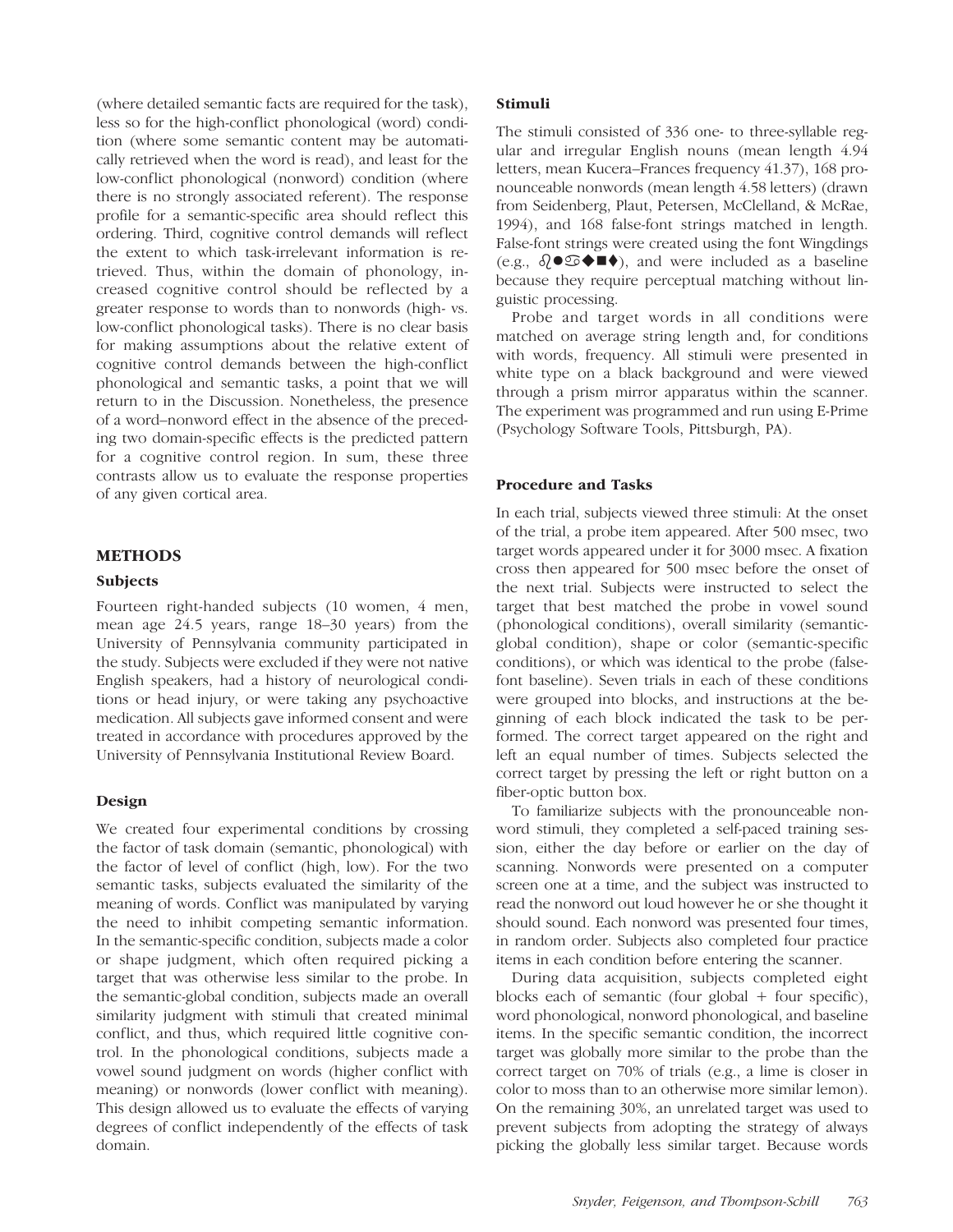with irregular grapheme to phoneme mappings (e.g., pint) may require more complete semantic access in order to complete a phonological task than do regular words (e.g., cat) (e.g., Plaut, McClelland, & Seidenberg, 1996), the phonological word task was further subdivided into four regular and four irregular word blocks for exploratory analyses. Thus, each subject completed 32 blocks for a total of 224 trials. Blocks were presented in the following order for half the subjects: (1) false-font baseline, (2) regular word phonological, (3) semanticspecific, (4) nonword phonological, (5) false-font baseline, (6) irregular word phonological, (7) semantic-global, (8) nonword phonological, repeated four times. For the other half of the subjects, the sequence of the blocks was reversed for counterbalancing of condition order. The entire session, including informed consent and demographic forms, training, testing, and debriefing, lasted 90 min. Subjects were paid US\$20 as compensation for their participation.

## Image Acquisition

Imaging was performed on a 3-Tesla Siemens Trio scanner (Siemens, Erlanger, Germany) equipped with a Siemens body coil and a four-channel head coil. Highresolution axial T1-weighted structural images were collected from each subject prior to the collection of experimental data. A gradient-echo, echo-planar sequence (TR =  $3500$  msec, TE =  $30$  msec) was used to acquire data sensitive to BOLD signal. Resolution was  $3 \text{ mm} \times 3 \text{ mm}$  in-plane, with  $3$ -mm-thick axial slices. Twenty-eight seconds of gradient and radio-frequency pulses preceded the actual data acquisition in each scan to allow tissue to reach steady-state magnetization. Prospective motion correction was done on-line with a PACE sequence.

## Data Analysis

Off-line data processing was performed using VoxBo software (www.voxbo.org). The data were realigned, thresholded, and smoothed with an 8-mm full-width half-maximum (FWHM) Gaussian filter. The data were also reoriented to give coronal, as well as the original axial, slices. Data were analyzed using the general linear model as implemented in VoxBo, including an empirically derived 1/f noise model, regressors to account for global signal variations, and nuisance regressors to account for differences between scans (Aguirre, Zarahn, & D'Esposito, 1997; Zarahn, Aguirre, & D'Esposito, 1997). Each stimulus condition was modeled as a boxcar function convolved with a canonical hemodynamic response function.

For the whole-brain analysis, the data were first normalized using the Montreal Neurological Institute (MNI) template using a set of affine and smoothly nonlinear transformations as implemented in SPM2 and smoothed with a 12-mm FWHM Gaussian filter. Files were then reconverted to VoxBo format and a random effects analysis was performed.

## **RESULTS**

## Behavioral Data

Mean accuracies and reaction times are given in Table 1. Accuracy data were not available from one subject due to a computer problem. Reaction times are means of medians. Repeated-measures ANOVAs with Bonferronicorrected post hoc comparisons were conducted to test for differences in accuracy and reaction time between conditions. Reaction times were significantly shorter in the semantic-global than semantic-specific  $[t(13) = -7.18]$ ,  $p \, < \, 0.001$ , phonological word  $[t(13) = -10.27, p \, <$ .001], and phonological nonword  $[t(13) = -8.29, p <$ .001] conditions. Accuracy was significantly higher in the global semantic condition than the specific semantic  $[t(12) = 6.73, p < .001]$ , phonological word  $[t(12) =$ 5.72,  $p < .001$ ], and phonological nonword  $[t(12) = 8.15,$  $p < .01$ ] conditions. When regular and irregular words were considered separately for the phonological word condition, reaction times were marginally longer for the irregular than regular word condition  $[t(13) = 3.06, p =$ .09]. All other comparisons were nonsignificant. It should be noted that three subjects had lower than 60% accuracy on the phonological irregular word items. However, excluding them from the analysis did not change the overall pattern of results. Therefore, they were included in all analyses reported here. Because the semantic-specific, phonological word, and phonological nonword conditions were all well matched for reaction time and accuracy, hypotheses will be evaluated primarily based on these three conditions, although the semantic-global condition will also be reported.

## ROI Analyses

Four ROIs were defined for each subject. The LIFG was anatomically defined for each subject in both the coronal

| <b>Table 1.</b> Behavioral Data |
|---------------------------------|
|---------------------------------|

| 28 | 95(1.4)  | 1135 (56)                         |
|----|----------|-----------------------------------|
| 28 | 77(2.5)  | 1588 (82)                         |
| 56 | 79 (2.6) | 1721 (92)                         |
| 28 | 86 (1.7) | 1633 (97)                         |
| 28 | 73 (4.7) | 1801 (91)                         |
| 56 | 78 (2.0) | 1711 (102)                        |
|    |          | No. of Trials % Correct RT (msec) |

Standard error of the mean is in parentheses. Accuracy is given in percent correct. Reaction times are the mean of medians for all trials in milliseconds (see Results for statistical tests).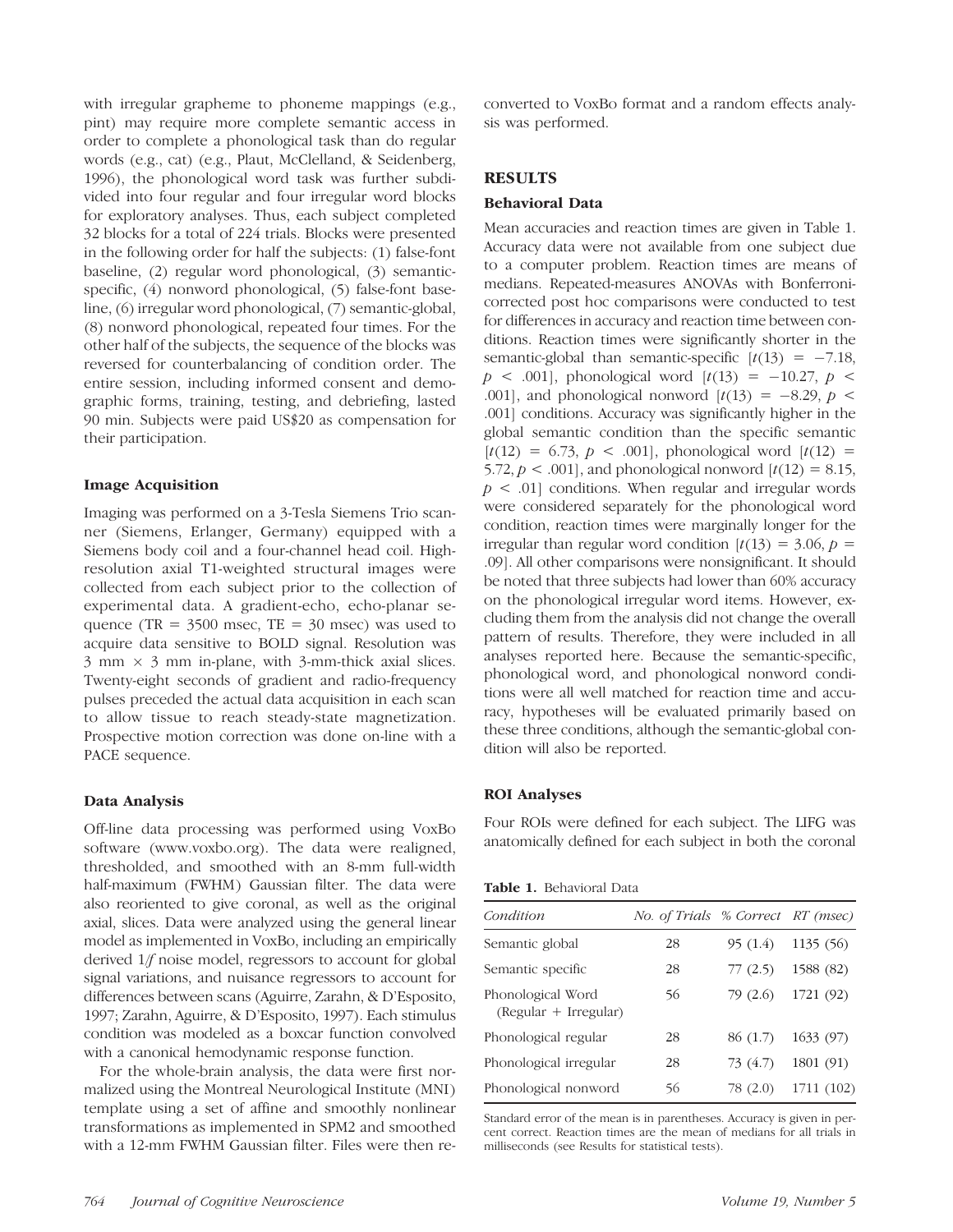

Figure 2. Projection of ROIs onto the lateral surface. For comparison with the whole-brain analysis figures, all ROIs are drawn to the same criteria used to draw individual subject ROIs.

and axial orientations. The ventral bound was defined by the anterior commissure and appearance of the vertical ramus of the lateral sulcus, the dorsal bound by the inferior frontal sulcus and the disappearance of the LIFG, the posterior bound by the precentral sulcus (or inferior frontal sulcus for the most dorsal slices), and the anterior bound by the inferior frontal sulcus. Additionally, coronal ROIs were split into four 9-mm-thick slice regions. This allowed any posterior to anterior functional differences to be examined. Additional ROIs were defined for the left supramarginal gyrus (LSMG) and the left ventral precentral gyrus (premotor cortex, vLPrCG), which have been implicated in phonological processing (e.g., Omura, Tsukamoto, Kotani, Ohgami, & Yoshikawa, 2004; Booth et al., 2002), and the left middle temporal gyrus (LMTG), which has been linked to semantic tasks (e.g., Copland et al., 2003). For the LSMG, the ventral bound was defined by the lateral fissure, the dorsal bound by the horizontal segment of the intraparietal sulcus, the posterior bound by the sulcus intermedius primus, and the anterior bound by the ascending segment of the intraparietal sulcus. For the vLPrCG, the ventral bound was defined by the end of the lateral fissure, the dorsal bound was defined as extending as far dorsally as the dorsal extend of the LIFG, the anterior bound by the precentral sulcus, and the posterior bound by the central sulcus. For the LMTG, the ventral bound was defined by the inferior temporal sulcus, the dorsal bound by the superior temporal sulcus, the posterior bound by the appearance of the middle occipital gyrus, and the anterior bound by the temporal pole. (For illustration, Figure 2 shows the ROIs mapped onto the lateral surface. However, as noted, ROIs were defined individually for each subject.) Within each ROI, active voxels were defined by a main contrast of all conditions of interest versus the baseline false-font condition. Planned contrasts were then performed averaging across all suprathreshold  $(>t = 2.0)$  voxels in the ROI, and the raw beta values were entered into a random effects analysis across subjects. The results for the three primary ROIs are summarized in Table 2 and are discussed in detail below.

#### Left Inferior Frontal Gyrus

For the ROI encompassing the entire extent of the LIFG, activation relative to baseline was greater in the

| Cognitive Process      | Response Profile   | <i>LIFG</i>    | <i>LSMG</i>                | <i>LMTG</i>               |
|------------------------|--------------------|----------------|----------------------------|---------------------------|
| Phonological retrieval | PW > SS            | $PW = SS$      | PW > SS (5.69)             | $SS = PW^a$               |
|                        | PN > SS            | $PN = SS$      | PN > SS(5.78)              | PN < SS (3.05)            |
|                        | $PW = PN$          | PW > PN (2.29) | $PW = PN$                  | PW > PN (2.34)            |
| Semantic retrieval     | PW > PN            | PW > PN (2.29) | $PW = PN$                  | PW > PN (2.34)            |
|                        | $SS$ > PW          | $SS = PW$      | SS < PW(5.69)              | $SS = PW^a$               |
|                        | SS > PN            | $SS = PN$      | SS < PN (5.78)             | SS > PN (3.05)            |
|                        | $SS$ > $PW$ > $PN$ | ns             | $SS < PW < PN (33.38)^{b}$ | $SS > PW > PN (9.32)^{b}$ |
| Cognitive control      | PW > PN            | PW > PN (2.29) | $PW = PN$                  | PW > PN (2.34)            |
|                        | $PW = SS$          | $PW = SS$      | PW > S(5.69)               | $SS = PW^a$               |
|                        | $PN = SS$          | $PN = SS$      | PN > SS(5.78)              | $PN < SS$ (3.05)          |
|                        |                    |                |                            |                           |

Table 2. Summary of Key Contrasts for Each Region of Interest

Effects that are predicted for a given response profile are shown in **bold**. Values in parentheses indicate  $t$  values (except where noted) that were significant at a threshold of .05. PW = phonological word; PN = phonological nonword;  $SS =$  semantic specific.

<sup>a</sup>There was a nonsignificant trend towards SS > PW in the LMTG  $(t(13) = 1.47, p = .165)$ .

 ${}^{b}F$  value associated with the linear contrast across these three conditions.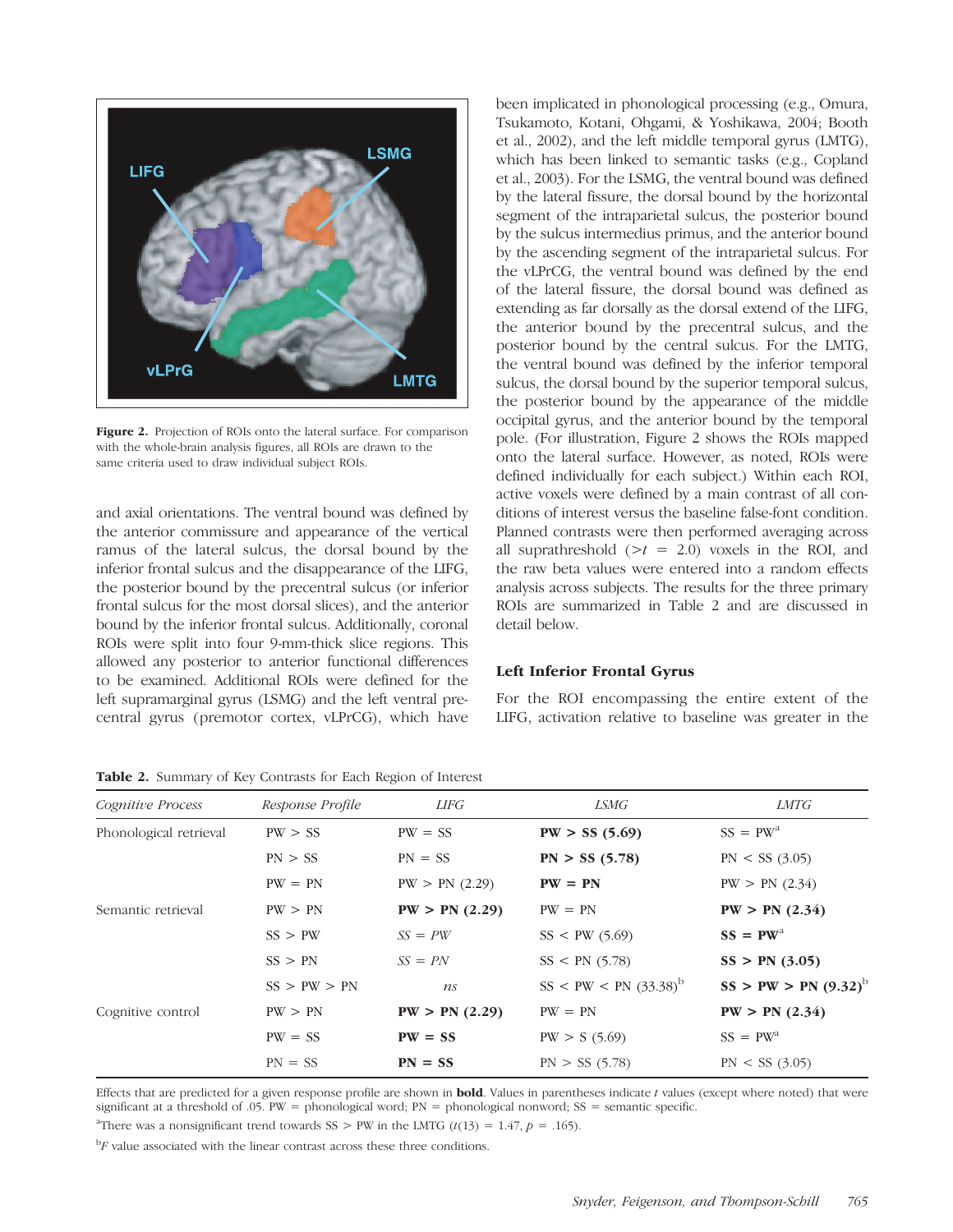phonological word condition than in the phonological nonword condition  $[t(13) = 2.29, p < .05]$ , and in the semantic-specific than the semantic-global condition  $[t(13) = 6.96, p < .001]$ . When irregular and regular phonological word conditions were considered separately, there was marginally higher activity for irregular than for regular words  $[t(13) = 1.66, p = .065]$ . Importantly, there were no significant differences between the semantic-specific condition and either of the phonological conditions. Figure 3 shows activation levels for each condition versus the false-font baseline for the LIFG as a whole.

For the LIFG slice region analysis, the LIFG was divided into four 3-slice (9 mm) regions, anterior to posterior. Separate beta values for each contrast were calculated for suprathreshold voxels in each of these four regions for each subject. This analysis permitted us to explore regional variation in the pattern described above, without depending on an anatomical delineation of Brodmann's areas that have recently been shown to be highly variable, even within a single subject, with regard to sulcal landmarks (Roland et al., 1997; Zilles et al., 1997). For reference, the most anterior two-slice regions (1 and 2) roughly correspond to Brodmann's areas 45 and 47, and the most posterior two-slice regions (3 and 4) to Brodmann's area 44. For comparison to the literature, Table 3 provides the approximate correspondence of regions found in previous studies to the slice regions used in this study. Comparisons are based on peak voxel coordinates from whole-brain analyses or on ROI locations when peak voxels were not available, and should be taken as rough estimates only. A Slice region  $\times$  Condition ANOVA revealed a significant effect of condition  $[F(3,$  $36$  = 24.78,  $p < .001$ ], a marginal effect of slice region  $[F(3, 36) = 2.98, p = .072,$  Greenhouse–Geisser corrected], and a marginal interaction  $[F(9, 108) = 2.17, p = .097,$ 



Figure 3. Activation versus baseline for the LIFG as a whole. Activation for the LIFG as a whole is plotted for each condition versus the false-font baseline task. Asterisks denote significant differences between tasks for planned contrasts. Error bars are standard error of the mean (see also Results section).

| <b>Table 3.</b> Approximate Locations of Significant Contrasts |
|----------------------------------------------------------------|
| in the Literature in Terms of the Anterior-to-Posterior        |
| 9-mm Slice Regions through the LIFG Defined in This            |
| Study (see Methods section)                                    |

| Study                                                            | Phonological                       | Semantic > Phonological ><br>Semantic |
|------------------------------------------------------------------|------------------------------------|---------------------------------------|
| Burten et al. (2003)                                             | 1, 2, 3                            |                                       |
| Devlin et al. (2003)                                             |                                    | 4                                     |
| Gold and Buckner (2002),<br>Gold et al. (2005),<br>based on ROIs | $\sim$ 2, 3                        |                                       |
| McDermott et al. (2003)                                          | 1, 2, 3                            | 4                                     |
| Poldrack et al. (1999)                                           | 1, 2, 3                            |                                       |
| Roskies et al. (2001)                                            | 1, 2, 4                            |                                       |
| Turriziani et al. (2001)<br>(based on ROIs)                      |                                    | $\sim$ 4. 3                           |
|                                                                  | High > Low<br>Cognitive<br>Control | Low > High<br>Cognitive<br>Control    |
| Barde and Thompson-Schill<br>$(2002)$ (based on ROIs)            | $\sim$ 2, 3, 4                     |                                       |
| Thompson-Schill et al. (1997)                                    | 1, 3, 4                            |                                       |

Estimates are based on peak voxel coordinates, unless otherwise noted.

Greenhouse–Geisser corrected]. When the semanticglobal condition was excluded from the analysis, there was no significant effect of condition  $[F(2, 26) = 1.56]$ ,  $p = .230$ , a marginal effect of slice  $[F(3, 39) = 2.58]$ ,  $p = .096$ , Greenhouse–Geisser corrected], and a significant Slice  $\times$  Condition interaction [F(6, 78) = 4.87,  $p < .001$ ]. Planned contrasts were then conducted for each slice region. The results are given in Table 4 and graphed in Figure 4. In no case was the phonological nonword condition higher than the semantic-specific condition (although there was a marginal difference in the most posterior slice region), which was a key prediction of a region associated with phonological retrieval.

#### Left Supramarginal Gyrus

In the LSMG, there was significantly higher activation in both the phonological word and nonword conditions than in the semantic-specific condition  $[t(13) = 5.69]$ ,  $p < .001$ ;  $t(13) = 5.78$ ,  $p < .001$ ]. Importantly, there was no significant difference between phonological word and nonword conditions  $[t(13) = -1.53, p = .150]$ , with a trend in the opposite direction of that observed in the LIFG. Indeed, an ANOVA testing for differences between word and nonword conditions in the LIFG and LSMG revealed a significant interaction between condition and region  $[F(1, 13) = 14.35, p < .01]$ . As we outlined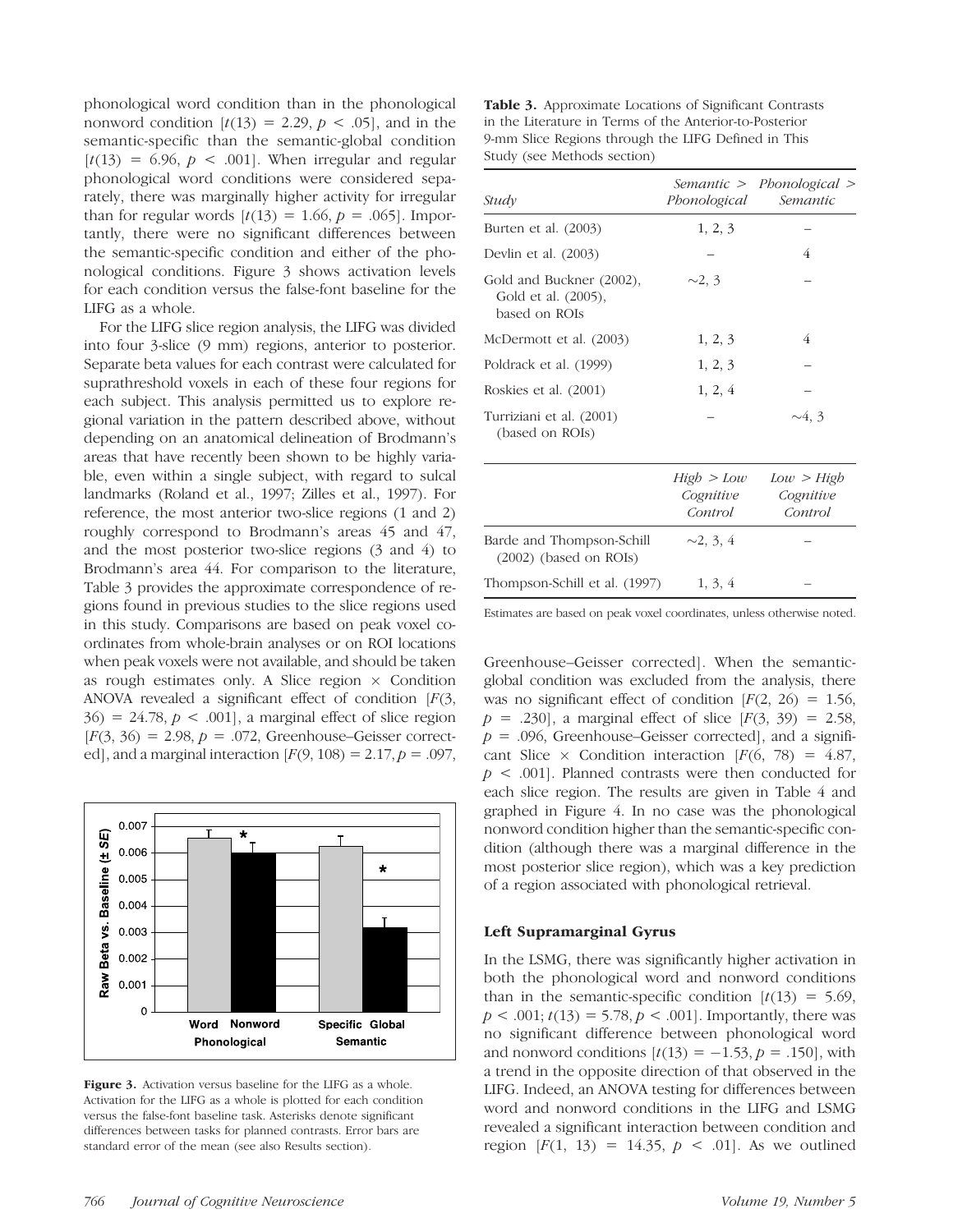**Table 4.** Slice-Region Analysis for the LIFG

|                 | Slice Region (Anterior to Posterior)       |                                                            |                                                        |                          |  |
|-----------------|--------------------------------------------|------------------------------------------------------------|--------------------------------------------------------|--------------------------|--|
| Contrast        |                                            | 2                                                          | $\mathcal{Z}$                                          | 4                        |  |
| Specific-global |                                            | $t(13) = 6.16, p < .001^*$ $t(13) = 6.34, p < .001^*$      | $t(13) = 5.76, p < .0001^*$ $t(13) = 6.04, p < .001^*$ |                          |  |
| Word-nonword    | $t(13) = 1.67, p = .119$                   | $t(13) = 2.44, p < .05^*$                                  | $t(13) = 2.22, p < .05^*$                              | $t(13) = 1.72, p = .109$ |  |
| Word-specific   | $t(13) = 0.38, p = .712$                   | $t(13) = -0.97, p = .349$                                  | $t(13) = 0.76, p = .461$                               | $t(13) = 3.14, p < .01*$ |  |
|                 | Nonword-specific $t(13) = -0.56, p = .593$ | $t(13) = -2.92$ , $p < .05^*$ $t(13) = -0.62$ , $p = .547$ |                                                        | $t(13) = 2.02, p = .065$ |  |
| word            | Irregular–regular $t(13) = 1.81, p = .093$ | $t(13) = 1.64, p = .124$                                   | $t(13) = 1.97, p = .071$                               | $t(13) = 1.98, p = .069$ |  |

Four 9-mm slice regions anterior to posterior through the LIFG were defined for each subject. Planned contrasts were then carried out by slice region. Significant t values are flagged with an asterisk.

earlier, higher activation for both phonological conditions compared to the semantic-specific condition would fit a phonological profile, whereas a region not showing this pattern would not seem to play a domainspecific role in phonological processing.

An ANOVA comparing activation for phonological (word and nonword) versus semantic-specific tasks in the LSMG and LIFG revealed a significant Condition  $\times$  Region interaction  $[F(1, 13) = 40.65, p < .001]$ , indicating a highly significant phonological advantage in the LSMG  $[t(13) =$ 5.82,  $p < .001$ ] but no significant difference between conditions for the LIFG  $[t(13) = 0.045, p = .965]$ . When phonological irregular and regular conditions were considered separately, there was significantly higher activation for irregular than regular words  $[t(13) = 2.68]$ ,  $p < .05$ ]. As in the LIFG, the semantic-global condition was associated with significantly less activation than the semantic-specific  $[t(13) = 3.08, p < .01]$  and both phonological conditions  $[t(13) = 8.73, p < .001; t(13) =$ 8.03,  $p < .001$ . LSMG activations for each condition versus baseline are presented in Figure 5. In sum, the activation pattern observed in the LSMG is most consistent with our predictions of a region associated with phonological retrieval, and differs reliably from the pattern observed in the LIFG.

#### Left Ventral Precentral Gyrus

Results from the vLPrCG closely mirror those from the LSMG. There was significantly higher activation in both the phonological word  $[t(13) = 7.372, p < .0001]$  and nonword  $[t(13) = 6.757, p < .0001]$  conditions than the semantic-specific condition. Importantly, there was no significant difference between the word and nonword conditions, with a slight trend in the opposite direction of that observed in the LIFG  $[t(13) = -0.877, p = .396]$ . As with the LSMG, this pattern is consistent with a region associated with phonological processing. vLPrCG activations for each condition versus baseline are presented in Figure 6.

## Left Middle Temporal Gyrus

In the LMTG, there was significantly higher activation in the semantic-specific condition than in the semanticglobal  $[t(13) = 3.37, p < .01]$  and phonological nonword  $[t(13) = 3.05, p < .01]$  conditions. The phonological word condition was associated with significantly higher activation than the phonological nonword condition  $[t(13) = 2.34, p < .05]$ . Although the phonological word condition was marginally higher than the semantic-global condition  $[t(13) = 1.94, p = .075]$ , there was no significant difference between semantic-specific and phonological word conditions  $[t(13) = -1.47]$ ,  $p = .165$ , with a trend toward higher activation in the semantic-specific condition. As we noted earlier, an area exhibiting a domain-specific semantic effect would be expected to have the highest activation for the semanticspecific condition, followed by the phonological word condition, and finally, the phonological nonword condition. Indeed, when this linear contrast was tested, the LMTG exhibited just such a pattern  $[F(1, 13) = 9.32]$ ,  $p < .01$ ], whereas the LIFG showed no linear relationship  $[F(1, 13) = 0.51, p = .487]$ , and the LSMG exhibited the opposite relationship  $[F(1, 13) = 33.38, p < .001]$ . All pairwise  $2 \times 3$  Region by Condition interactions were significant at the .05 level or better, demonstrating that the LIFG, LMTG, and LSMG exhibited reliably different patterns of activation. LMTG activations versus the falsefont baseline are given in Figure 7.

#### Exploratory Whole-brain Random Effects Analysis

Exploratory whole-brain random effects analyses were carried out on normalized data for key contrasts with a  $p < .001$  uncorrected probability rate. Areas of activation are depicted in Figure 8, and peak voxel coordinates are given in Table 5. The contrast of the semantic-specific to semantic-global condition revealed a pattern of frontal activation involving the IFG bilaterally, extending into middle and superior frontal gyri. The left middle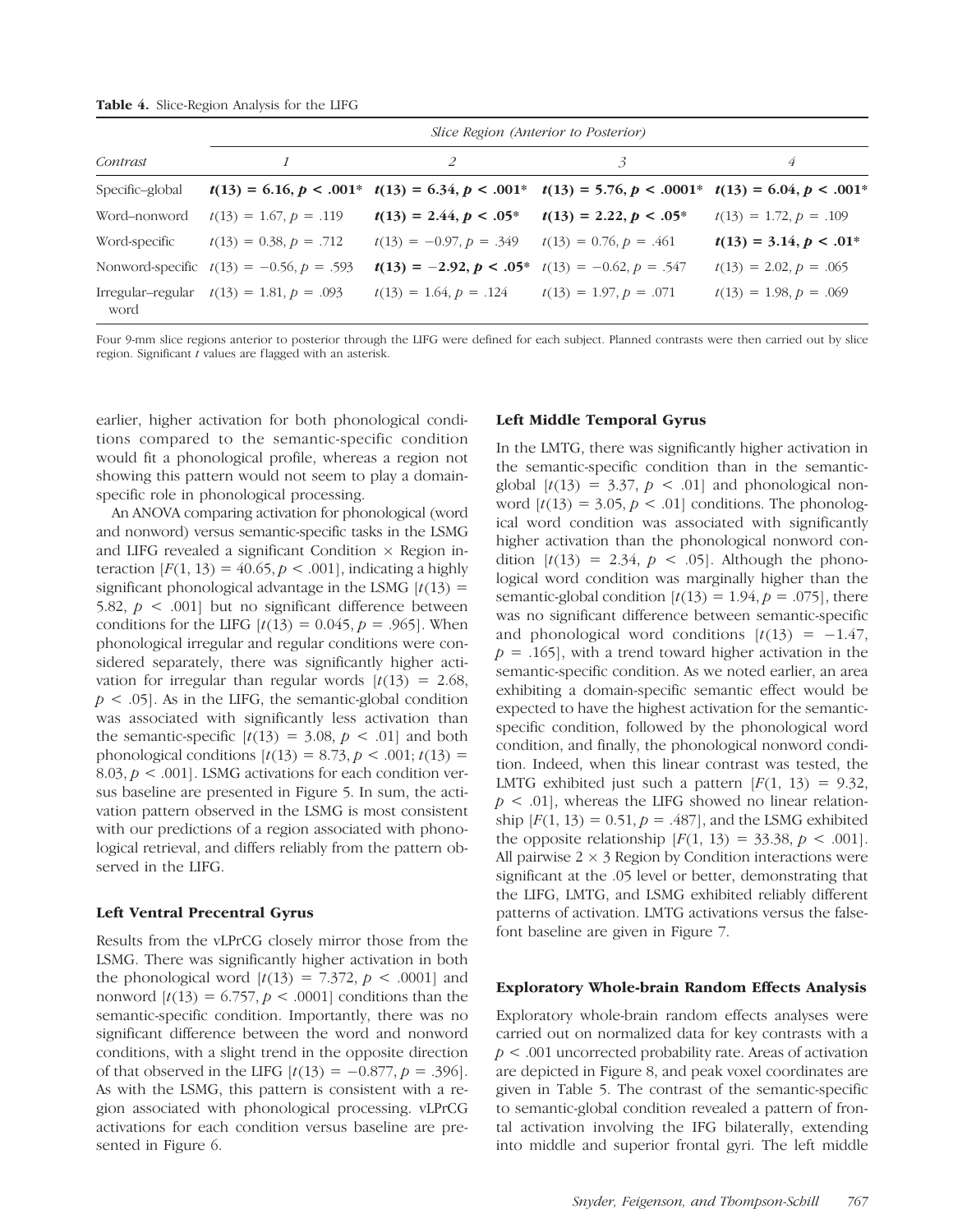

Figure 4. Tasks versus baseline by LIFG slice region. (A) Four 9-mm thick slice regions were defined anterior to posterior for each subject based on sulcal landmarks (see Methods section). Mean approximate MNI y-coordinates are as follows: 1: 2–10; 2: 11–19; 3: 20–28; 4: 29–37. (B) Tasks versus false-font baseline by slice region. Error bars are standard error of the mean. Results are given in Table 3.

temporal, angular, supramarginal, and lingual gyri also showed more activation in the semantic-specific than in the semantic-global condition. Comparing the phonological word and nonword to the semantic-specific con-



Figure 5. Left supramarginal gyrus (LSMG) activations versus baseline. Activation for the LSMG is plotted for each condition versus the false-font baseline task. Asterisks denote significant differences between tasks for planned contrasts. Error bars are standard error of the mean (see also Results section).

ditions, the semantic-specific condition produced more activation in the MTG bilaterally, and areas of the middle and superior frontal gyri, angular gyrus, and lingual gyrus bilaterally. The phonological conditions produced higher activation in premotor and motor areas bilaterally, the LSMG, the anterior cingulate, small areas of the left middle frontal and right inferior frontal gyri, and the precuneus, middle occipital gyrus, caudate, putamen, and posterior lobe of the cerebellum bilaterally. The contrast between the phonological word and nonword conditions showed greater activation for words in the LIFG, left middle/superior temporal gyrus, left cuneus, and right caudate and thalamus, whereas nonwords



Figure 6. Left ventral precentral gyrus (vLPrCG) activations versus baseline. Activation for the vLPrCG is plotted for each condition versus the false-font baseline task. Asterisks denote significant differences between tasks for planned contrasts. Error bars are standard error of the mean (see also Results section).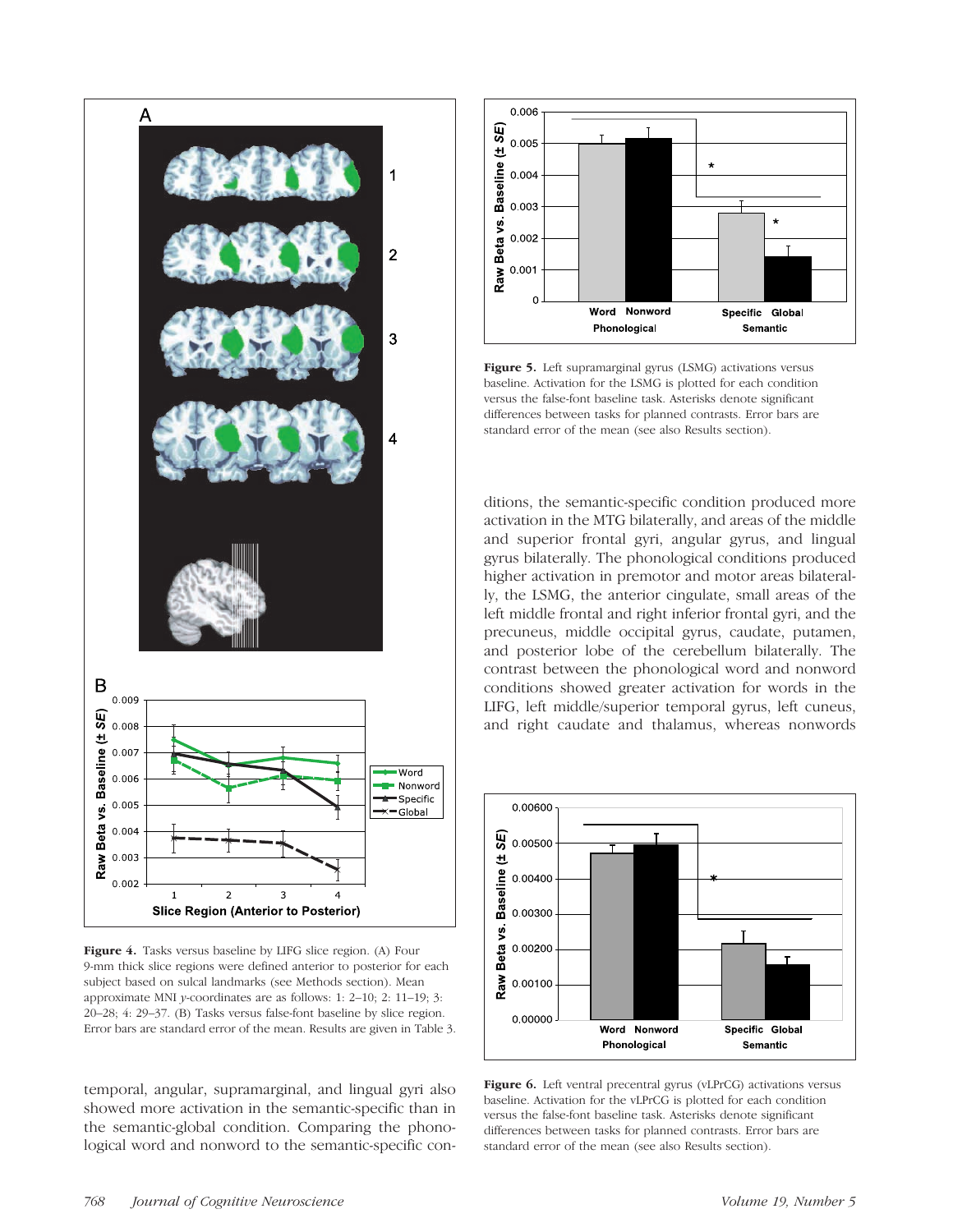

Figure 7. Left middle temporal activation versus baseline. Activation for the LMTG is plotted for each condition versus the false-font baseline task. Asterisks denote significant differences between tasks for planned contrasts. Error bars are standard error of the mean (see also Results section).

produced higher activation in the supramarginal gyrus and precuneus bilaterally.

## DISCUSSION

In this study, we investigated the effects of semantic conflict on pLIFG activation during semantic and phonological processing, as a means of addressing domainspecific and cognitive control hypotheses regarding the function of this region. By contrasting phonological judgments of words and nonwords with each other and with a semantic judgment condition, we were able to distinguish domain-specific phonological and semantic effects from a more domain-general cognitive control effect. All three patterns of effects were observed, each localizable to a distinct region of interest.

## Phonological Processing: Left Supramarginal and Left Ventral Precentral Gyri

The predicted response profile of a putative phonologyspecific area was greater activity in both the phonological conditions than the semantic-specific condition, and no difference between the two phonological conditions. This is precisely the pattern we observed in the LSMG and vPrCG. These findings are consistent with previous evidence of the LSMG and left premotor involvement in phonological processing (Omura et al., 2004; Gelfand & Bookheimer, 2003; McDermott et al., 2003; Booth et al., 2002; Gold & Buckner, 2002; Xu et al., 2002; Price et al., 1997). The LSMG may be involved in phonological processing in general, or specifically in graphemeto-phoneme mapping (Booth et al., 2002). Although this experiment was not designed to distinguish between



Figure 8. Exploratory whole-brain analysis. Functional contrast overlays are projected onto a high-resolution MNI normalized brain (Colin-27) using MRIcro (Nottingham, UK). Images are for general reference only and should not be taken as exact loci. All areas of activation are significant at  $p < .001$ , uncorrected. (A) Semantic specific versus Semantic global. Areas in red are more active for semantic specific, in blue for semantic global. (B) Phonological word versus Semantic specific. Areas in red are more active for phonological word, in blue for semantic specific. (C) Phonological nonword versus Semantic specific. Areas in red are more active for phonological nonword, in blue for semantic specific. (D) Phonological word versus Phonological nonword. Areas in red are more active for phonological word, in blue for phonological nonword (see also Results section).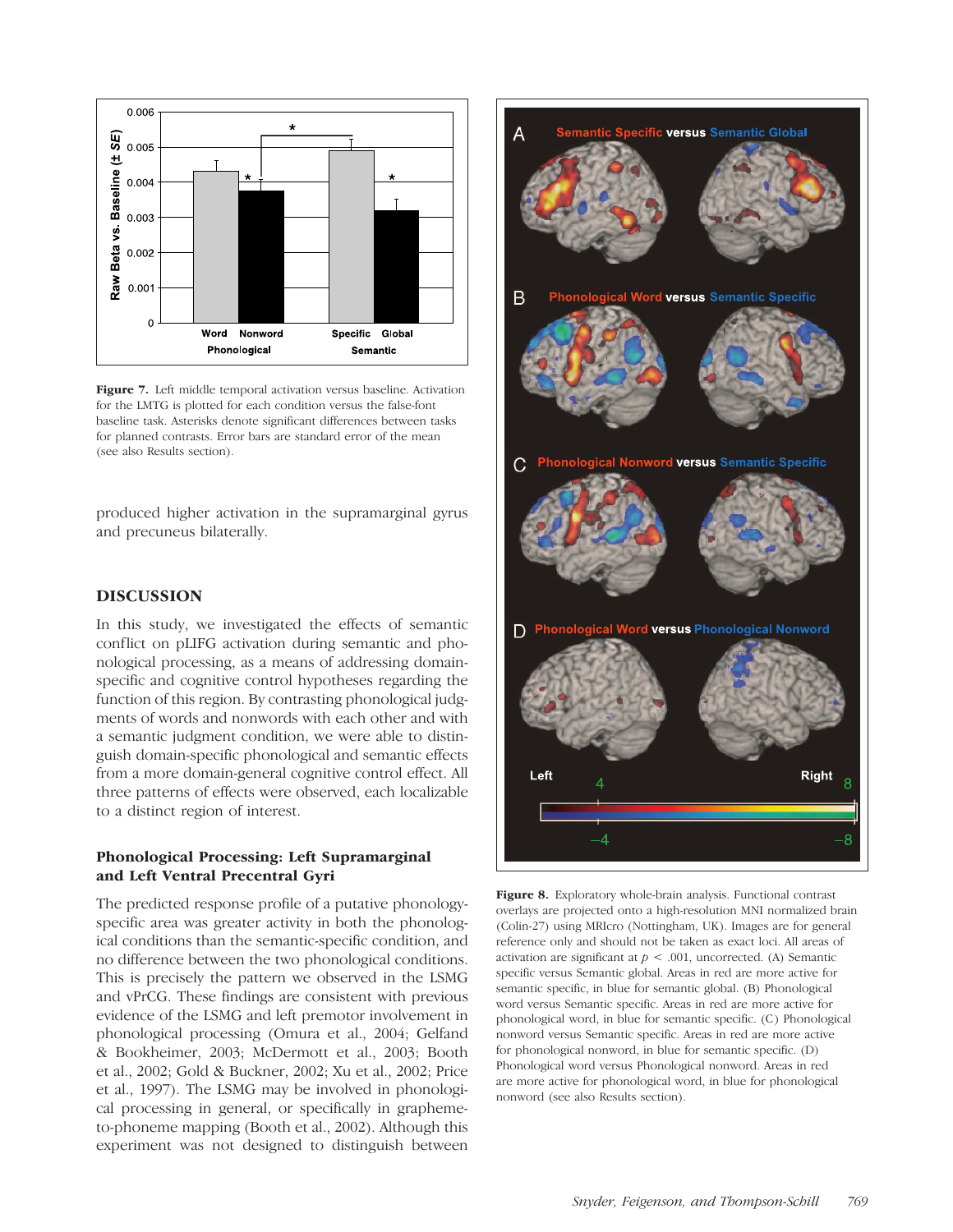|                                        |                                      | MNI Coordinates                                                                                                                                                                                                                                                                                                                                                                                                                                           |               |                  |        |
|----------------------------------------|--------------------------------------|-----------------------------------------------------------------------------------------------------------------------------------------------------------------------------------------------------------------------------------------------------------------------------------------------------------------------------------------------------------------------------------------------------------------------------------------------------------|---------------|------------------|--------|
|                                        | Anatomical Area                      | $\mathcal{X}% _{0}=\mathcal{X}_{0}=\mathcal{X}_{0}=\mathcal{X}_{1}=\mathcal{X}_{1}=\mathcal{X}_{2}=\mathcal{X}_{1}=\mathcal{X}_{2}=\mathcal{X}_{3}=\mathcal{X}_{4}=\mathcal{X}_{5}=\mathcal{X}_{6}=\mathcal{X}_{7}=\mathcal{X}_{8}=\mathcal{X}_{9}=\mathcal{X}_{1}=\mathcal{X}_{1}=\mathcal{X}_{1}=\mathcal{X}_{1}=\mathcal{X}_{1}=\mathcal{X}_{2}=\mathcal{X}_{3}=\mathcal{X}_{4}=\mathcal{X}_{5}=\mathcal{X}_{6}=\mathcal{X}_{7}=\mathcal{X}_{8}=\math$ | $\mathcal{Y}$ | $\boldsymbol{z}$ | Max. t |
| Semantic specific ><br>Semantic global | Lingual gyrus (BA 18)                | $-24$                                                                                                                                                                                                                                                                                                                                                                                                                                                     | $-102\,$      | $-12$            | 4.95   |
|                                        | L Inferior temporal gyrus (BA 20)    | $-51$                                                                                                                                                                                                                                                                                                                                                                                                                                                     | $-57$         | $-18$            | 7.82   |
|                                        | L Middle temporal gyrus (BA 21/37)   | $-57$                                                                                                                                                                                                                                                                                                                                                                                                                                                     | $-48$         | $-3$             | 6.10   |
|                                        | L Superior parietal lobule (BA 7)    | $-27$                                                                                                                                                                                                                                                                                                                                                                                                                                                     | $-69$         | 48               | 5.02   |
|                                        | L Supramarginal (BA 40)              | $-39$                                                                                                                                                                                                                                                                                                                                                                                                                                                     | $-45$         | 51               | 6.45   |
|                                        | R Precuneus (BA 7)                   | 33                                                                                                                                                                                                                                                                                                                                                                                                                                                        | $-48$         | 51               | 4.90   |
|                                        | L Inf./Mid. frontal gyrus (BA 45/46) | $-54$                                                                                                                                                                                                                                                                                                                                                                                                                                                     | 27            | 24               | 8.45   |
|                                        | L Inferior frontal gyrus (BA 10)     | $-36$                                                                                                                                                                                                                                                                                                                                                                                                                                                     | 42            | $\overline{0}$   | 7.72   |
|                                        | L Inferior frontal gyrus (BA 44)     | $-57$                                                                                                                                                                                                                                                                                                                                                                                                                                                     | 15            | 6                | 7.52   |
|                                        | R Middle frontal gyrus (BA 46)       | 54                                                                                                                                                                                                                                                                                                                                                                                                                                                        | 27            | 24               | 4.39   |
|                                        | L Middle frontal gyrus (BA 9)        | $-60$                                                                                                                                                                                                                                                                                                                                                                                                                                                     | 9             | 39               | 5.19   |
|                                        | R Middle frontal gyrus (BA 8)        | 42                                                                                                                                                                                                                                                                                                                                                                                                                                                        | 18            | 48               | 4.99   |
|                                        | Medial superior frontal gyrus (BA 8) | $\overline{0}$                                                                                                                                                                                                                                                                                                                                                                                                                                            | 45            | 57               | 5.08   |
| Semantic specific >                    | L Parahippocampal gyrus (BA 20)      | $-39$                                                                                                                                                                                                                                                                                                                                                                                                                                                     | $-27$         | $-21$            | 6.61   |
| Phonological word                      | L Middle temporal gyrus (BA 21)      | $-57$                                                                                                                                                                                                                                                                                                                                                                                                                                                     | $-27$         | $-12$            | 4.42   |
|                                        | L Middle temporal gyrus (BA 39)      | $-42$                                                                                                                                                                                                                                                                                                                                                                                                                                                     | $-69$         | 15               | 7.14   |
|                                        | R Middle temporal gyrus (BA 21)      | 63                                                                                                                                                                                                                                                                                                                                                                                                                                                        | $-36$         | $-9$             | 5.55   |
|                                        | R Superior temporal gyrus (BA 22)    | 60                                                                                                                                                                                                                                                                                                                                                                                                                                                        | $-60$         | 18               | 6.20   |
|                                        | L Angular gyrus (BA 39)              | $-42$                                                                                                                                                                                                                                                                                                                                                                                                                                                     | $-66$         | 33               | 5.13   |
|                                        | R Lingual gyrus (BA 18)              | 6                                                                                                                                                                                                                                                                                                                                                                                                                                                         | $-87$         | $-6$             | 4.07   |
|                                        | L Middle frontal gyrus (BA 8)        | 39                                                                                                                                                                                                                                                                                                                                                                                                                                                        | 18            | 51               | 9.38   |
|                                        | R Inferior frontal gyrus (BA 47)     | 39                                                                                                                                                                                                                                                                                                                                                                                                                                                        | 33            | $-18$            | 3.72   |
|                                        | L Middle frontal gyrus (BA 11)       | $-42$                                                                                                                                                                                                                                                                                                                                                                                                                                                     | 36            | $-18$            | 5.74   |
|                                        | R Middle frontal gyrus (BA 8)        | $-36$                                                                                                                                                                                                                                                                                                                                                                                                                                                     | 12            | 51               | 4.36   |
|                                        | L Superior frontal gyrus (BA 9)      | $-9$                                                                                                                                                                                                                                                                                                                                                                                                                                                      | 57            | 36               | 6.82   |
|                                        | R Superior frontal gyrus (BA 8)      | 24                                                                                                                                                                                                                                                                                                                                                                                                                                                        | 30            | 54               | 4.34   |
| Phonological word >                    | L Cerebellum (posterior lobe)        | $-21$                                                                                                                                                                                                                                                                                                                                                                                                                                                     | $-60$         | $-21$            | 3.46   |
| Semantic specific                      | R Cerebellum (posterior lobe)        | 27                                                                                                                                                                                                                                                                                                                                                                                                                                                        | $-63$         | $-21$            | 7.45   |
|                                        | L Putamen                            | $-24$                                                                                                                                                                                                                                                                                                                                                                                                                                                     | 3             | $\boldsymbol{0}$ | 5.65   |
|                                        | L Caudate/Putamen                    | $-18\,$                                                                                                                                                                                                                                                                                                                                                                                                                                                   | 18            | $\overline{0}$   | 7.21   |
|                                        | R Caudate/Globus Pallidus            | $12\,$                                                                                                                                                                                                                                                                                                                                                                                                                                                    | 3             | 3                | 8.04   |
|                                        | L Middle occipital gyrus (BA 18)     | $-36$                                                                                                                                                                                                                                                                                                                                                                                                                                                     | $-90$         | $-3$             | 6.69   |
|                                        | R Inferior occipital gyrus (BA 18)   | 30                                                                                                                                                                                                                                                                                                                                                                                                                                                        | $-93$         | $-6$             | 5.00   |
|                                        | L Middle frontal gyrus (BA 46)       | $-39$                                                                                                                                                                                                                                                                                                                                                                                                                                                     | 42            | $\mathfrak{g}$   | 5.47   |
|                                        | L Precentral gyrus (BA 6)            | $-63$                                                                                                                                                                                                                                                                                                                                                                                                                                                     | 3             | 18               | 8.26   |
|                                        | R Inferior frontal gyrus (BA 44)     | 57                                                                                                                                                                                                                                                                                                                                                                                                                                                        | 6             | 24               | 5.36   |
|                                        | L Postcentral gyrus (BA 43)          | $-63$                                                                                                                                                                                                                                                                                                                                                                                                                                                     | $-9$          | 21               | 5.00   |

Table 5. Peak Voxel Coordinates, Anatomical Locations, and Approximate Brodmann's Areas from Exploratory Whole-Brain Random Effects Analysis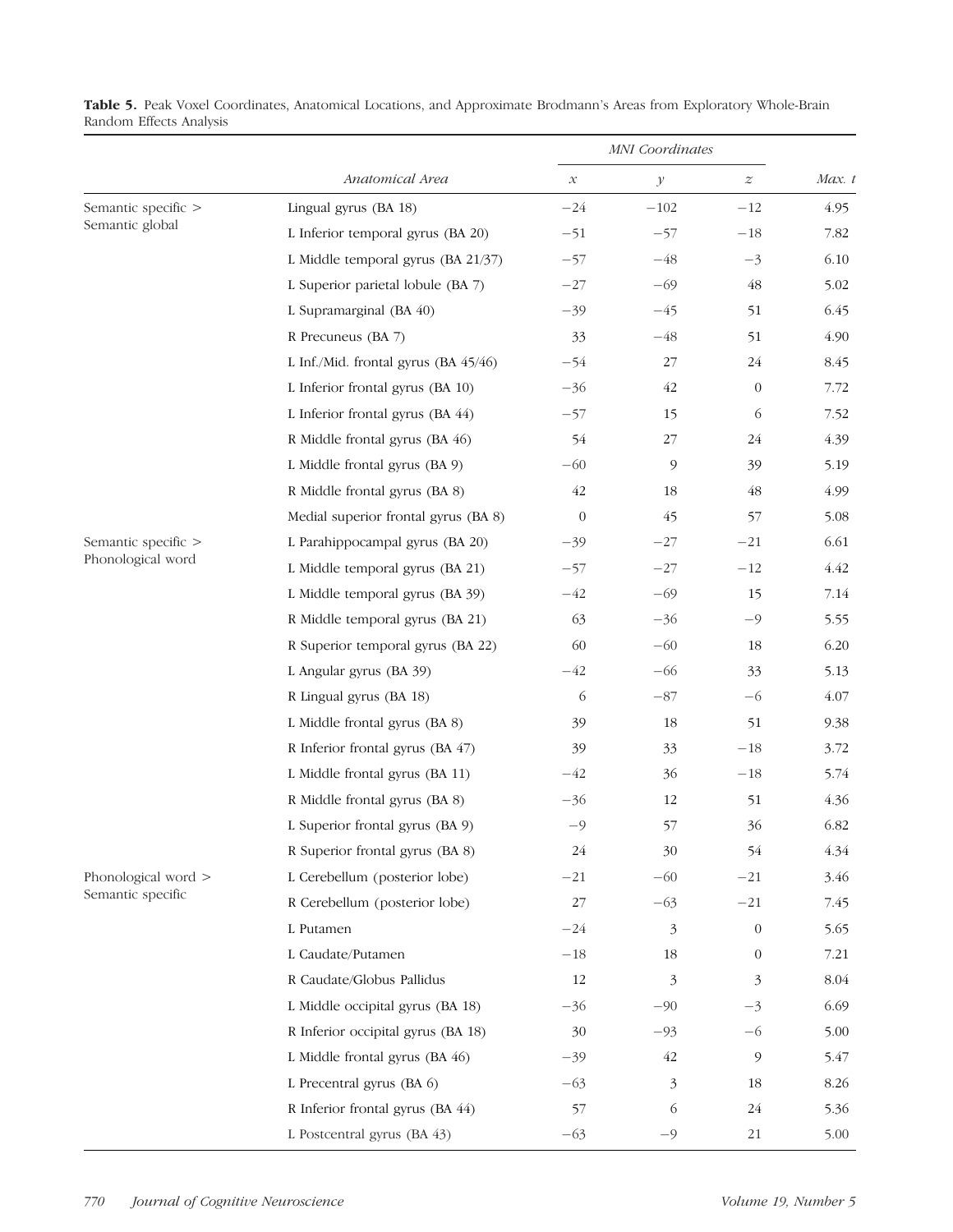#### Table 5. (continued)

|                                             |                                     | <b>MNI</b> Coordinates                                                                                                                                                                                                                                                                                                                                                                                                                                    |               |                  |        |
|---------------------------------------------|-------------------------------------|-----------------------------------------------------------------------------------------------------------------------------------------------------------------------------------------------------------------------------------------------------------------------------------------------------------------------------------------------------------------------------------------------------------------------------------------------------------|---------------|------------------|--------|
|                                             | Anatomical Area                     | $\mathcal{X}% _{0}=\mathcal{X}_{0}=\mathcal{X}_{0}=\mathcal{X}_{1}=\mathcal{X}_{1}=\mathcal{X}_{2}=\mathcal{X}_{1}=\mathcal{X}_{2}=\mathcal{X}_{3}=\mathcal{X}_{4}=\mathcal{X}_{5}=\mathcal{X}_{6}=\mathcal{X}_{7}=\mathcal{X}_{8}=\mathcal{X}_{9}=\mathcal{X}_{1}=\mathcal{X}_{1}=\mathcal{X}_{1}=\mathcal{X}_{1}=\mathcal{X}_{1}=\mathcal{X}_{2}=\mathcal{X}_{3}=\mathcal{X}_{4}=\mathcal{X}_{5}=\mathcal{X}_{6}=\mathcal{X}_{7}=\mathcal{X}_{8}=\math$ | $\mathcal{Y}$ | $\boldsymbol{z}$ | Max. t |
|                                             | R Postcentral gyrus (BA 3)          | 60                                                                                                                                                                                                                                                                                                                                                                                                                                                        | $-15$         | 30               | 3.04   |
|                                             | Anterior cingulate (BA 32)          | 3                                                                                                                                                                                                                                                                                                                                                                                                                                                         | 36            | 21               | 4.40   |
|                                             | L Supramarginal gyrus (BA 40/7)     | $-24$                                                                                                                                                                                                                                                                                                                                                                                                                                                     | $-57$         | 54               | 6.10   |
|                                             | L Precuneus (BA 7)                  | $-15$                                                                                                                                                                                                                                                                                                                                                                                                                                                     | $-75$         | 39               | 5.79   |
|                                             | R Precuneus (BA 7)                  | 24                                                                                                                                                                                                                                                                                                                                                                                                                                                        | $-69$         | 33               | 4.79   |
|                                             | R Superior frontal gyrus (BA 6)     | $-3$                                                                                                                                                                                                                                                                                                                                                                                                                                                      | 3             | 66               | 7.32   |
| Phonological word >                         | L Inferior frontal gyrus (BA 44/45) | $-48$                                                                                                                                                                                                                                                                                                                                                                                                                                                     | 18            | 9                | 4.94   |
| Phonological nonword                        | L Cuneus (BA 18)                    | $\overline{0}$                                                                                                                                                                                                                                                                                                                                                                                                                                            | $-99$         | $-3$             | 7.39   |
|                                             | L Superior temporal gyrus (BA 22)   | $-54$                                                                                                                                                                                                                                                                                                                                                                                                                                                     | $-51$         | 6                | 3.79   |
|                                             | R Caudate (body)                    | 15                                                                                                                                                                                                                                                                                                                                                                                                                                                        | $-9$          | 21               | 4.23   |
|                                             | Thalamus                            | $-3$                                                                                                                                                                                                                                                                                                                                                                                                                                                      | $-12$         | 9                | 3.33   |
| Phonological nonword ><br>Phonological word | L Precuneus (BA 31)                 | -9                                                                                                                                                                                                                                                                                                                                                                                                                                                        | $-66$         | 37               | 4.31   |
|                                             | R Precuneus (BA 7)                  | 15                                                                                                                                                                                                                                                                                                                                                                                                                                                        | $-66$         | 33               | 4.46   |
|                                             | R Supramarginal (BA 40)             | 51                                                                                                                                                                                                                                                                                                                                                                                                                                                        | $-60$         | 45               | 5.02   |
|                                             | L Supramarginal (BA 40)             | $-48$                                                                                                                                                                                                                                                                                                                                                                                                                                                     | $-63$         | 39               | 3.09   |

All areas are significant at  $p > .001$ , uncorrected. Brodmann's areas should be considered estimates only. BA= Brodmann's area; L = left; R = right.

these possibilities, the following two results might be relevant: (i) activation in the phonological word and nonword conditions was not reliably different (although a trend toward increased activation in the LSMG to nonwords was evident in both ROI and whole-brain analyses); and, (ii) in the phonological word condition, the response was greater to words with irregular graphemeto-phoneme mappings than to words with regular mappings. Although these two results seem inconsistent with the notion that the LSMG is specialized for a grapheme-to-phoneme conversion process (which, at least under some accounts of word reading, should be invoked more with nonwords and regular words than with irregular words), caution is needed in drawing inferences such as this when the conditions in question are not matched for difficulty. The left premotor cortex has also been posited to play a role in grapheme-tophoneme mapping (Omura et al., 2004). Although (i) above also applies to this region, the lack of an advantage for irregular versus regular words leaves this hypothesis open. However, an alternative explanation would be a role in articulation or subvocalization, which subjects may have used in making the phonological vowel sound judgments.

#### Semantic Processing: Left Middle Temporal Gyrus

Our definition of the response profile for a putative semantic-specific area hinged on the assumption that semantic information is automatically retrieved during word reading. A variety of sources of evidence (e.g., Stroop interference, semantic priming) support this assumption. In fact, there is even evidence that some semantic information is retrieved during nonword reading (e.g., ''gat'' primes ''dog''; Milberg, Blumstein, & Dworetzky, 1988), although the small magnitude of these effects supports our assertion that less semantic information is retrieved during reading of nonwords than words. Therefore, we defined a semantic-specific area as one that showed a linear increase in activation across the phonological nonword, phonological word, and semantic-specific conditions. Only the LMTG exhibited this response profile. Activation in this region, observed across a wide range of semantic tasks (Gold et al., 2005; Thuy et al., 2004; Copland et al., 2003; McDermott et al., 2003; Gold & Buckner, 2002; Castillo et al., 2001; Price et al., 1997), may be related to the depth or degree of semantic processing required. Furthermore, the high level of activation for our phonological word condition is consistent with Copland et al. (2003) in suggesting a role for the LMTG in automatic semantic processing.

#### Cognitive Control: Left Inferior Frontal Gyrus

A putative cognitive control region was predicted to exhibit a greater response to the phonological word condition than to the phonological nonword condition,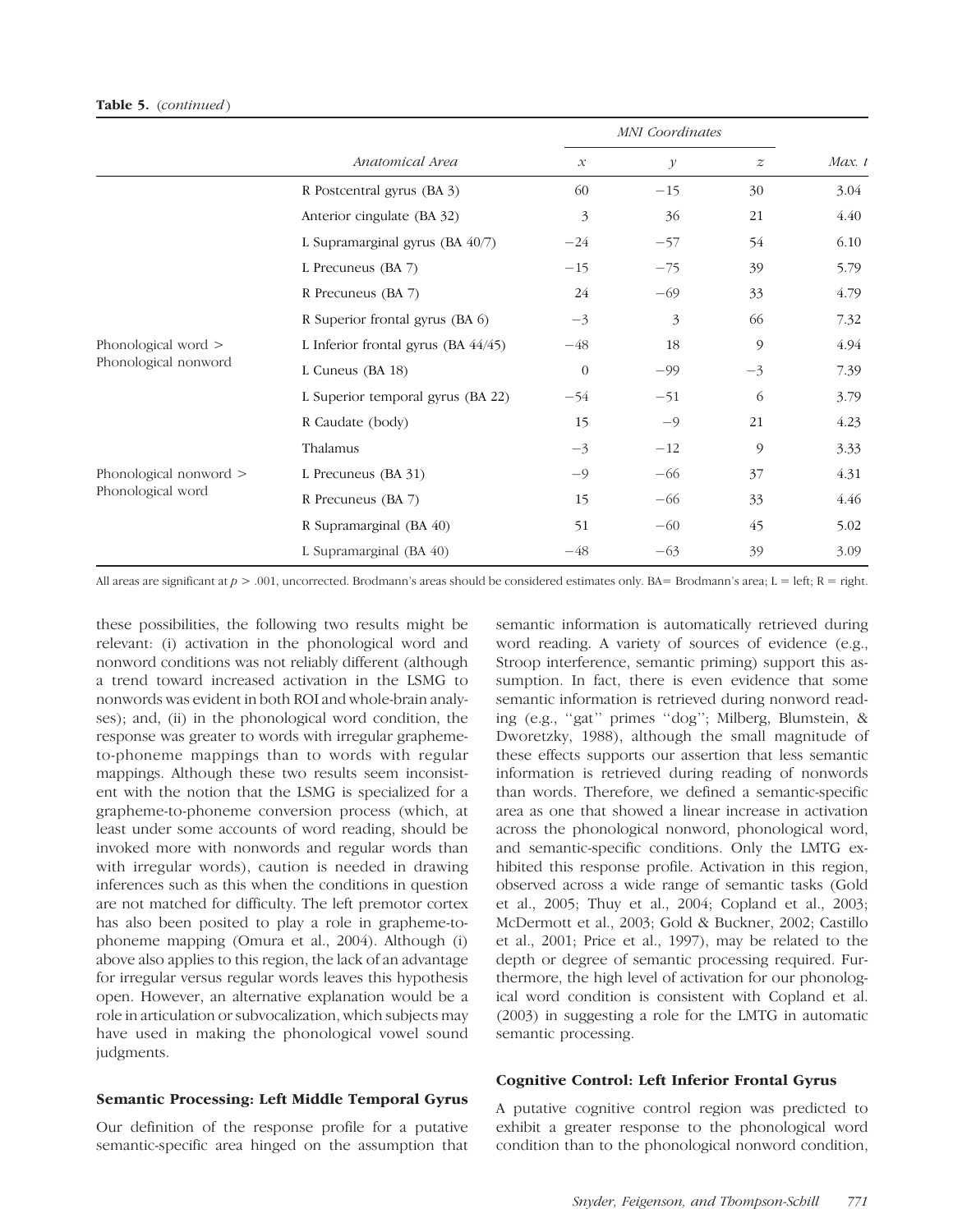as a consequence of demands to inhibit semantic information that is automatically retrieved during reading (more so for words than nonwords, as discussed above) but that is irrelevant for the vowel judgment.

Although several other studies have reported greater nonword than word activation in the LIFG (Clark & Wagner, 2003; Gold & Buckner, 2002; Poldrack et al., 1999), there are several key differences between the stimuli and methods of these studies and our own, which lead us to make a different prediction. First, previous studies have used nonwords created by changing one or two letters of the word stimuli used in the study (Clark & Wagner, 2003; Gold & Buckner, 2002), or other mediumfrequency English words (Poldrack et al., 1999). Thus, these stimuli are likely to elicit some semantic retrieval (e.g., ''gat'' primes ''dog''; Milberg et al., 1988). In contrast, the present study used nonwords (Seidenberg et al., 1994), which followed legal English orthography but were not closely related to the words we used in the study (e.g., ''tolve,'' ''bense''). Secondly, in the previous studies, subjects were given no prior exposure to the nonwords. Aside from producing a reaction time difference in one study (Clark & Wagner, 2003), this could potentially lead to phonological indetermancy (i.e., because there is more than one potential way to pronounce the nonword, the subject must select from competing ''right'' answers), which could increase cognitive control demands as well. In contrast, in the present study, subjects read each nonword four times (see Methods section), allowing them to settle on a preferred pronunciation before the study, thus minimizing conflict in the task and matching the nonword and word phonological tasks on reaction time. Therefore, in the present study, we predicted a phonological word greater than nonword effect in a cognitive control region, rather than the reverse. Indeed, this contrast was significant in the LIFG.

The word–nonword effect was significant in the LIFG, consistent with its hypothesized role in cognitive control. However, this effect was also significant in the LMTG. On what basis then can one ascribe the effect to cognitive control on the one hand but semantic retrieval on the other? Clearly, this effect alone cannot distinguish a semantic response from a cognitive control response because our manipulation of conflict on the phonological task was based on a correlated increase in semantic retrieval. Instead, we rely on several other observations for this conclusion.

First, the LIFG exhibited the word–nonword effect in the absence of any other domain-specific effects: Unlike the LSMG, there was no difference in activation between either phonological condition and the semantic-specific condition. And, unlike the LMTG, there was no linear increase across conditions reflecting a putative increase in semantic processing demands. Therefore, the overall pattern in the LIFG is more consistent with cognitive control than with either a phonological or semantic domain-specific effect.

Second, the LIFG and LMTG responded differently to the regularity manipulation in the phonological word condition: Only the LIFG responded more to phonological judgments about irregular than regular words. Several theories of reading posit that irregular word reading requires more complete semantic access than reading regular words (e.g., Plaut et al., 1996); therefore, performing a phonological task with irregular words might result in higher demands to inhibit a greater degree of retrieved semantic information. Yet, the absence of an LMTG effect suggests a different interpretation: Vowelsound judgments of irregular words are likely to produce conflict *within* the domain of phonology, in addition to any conflict from irrelevant semantic content. For example, determining that ''pint'' has the same vowel sound as ''kite'' but not ''win'' might require inhibiting a strong grapheme-to-phoneme correspondence. This post hoc interpretation is complicated by the regularity effect we observed on both latency and accuracy; nonetheless, it suggests a potentially interesting difference in the response profiles of the LIFG and LMTG.

The most parsimonious interpretation of the pattern of activation observed in the LIFG—as contrasted with those observed in the LSMG, vLPrCG, and LMTG—is that of a domain-general mechanism that responds to conflict from irrelevant semantic or phonological information. However, this is the pattern evinced when suprathreshold voxels from the entire ROI are considered as a single functional unit. In order to address the possibility of regional specializations within the LIFG, we examined how this pattern changed along the anterior– posterior axis. Indeed, there was a significant Condition  $\times$  Region interaction in the LIFG: The critical word–nonword effect only reached significance in the middle two subregions of the LIFG. Only in the most posterior subregion of the LIFG was there more activation in the phonological word than in the semanticspecific condition (cf. McDermott et al., 2003). However, in the absence of any clear a priori way of comparing the degree of conflict between the phonological word and semantic-specific condition, this effect does not necessarily indicate a specific role for this region in phonological processing. Although the most posterior slice region did show a marginal nonword versus specific advantages, this also does not necessarily indicate a phonological profile for the pLIFG. First, the second most posterior slice region, which is also within BA 44, does not show a similar pattern. Second, the whole-brain analysis did not indicate any nonword greater than specific activation within the pLIFG, but rather a robust band of activation encompassing the precentral and central gyri. This activation, seen only in the phonological tasks, is likely to be related to articulation or subvocalization. Third, this whole-brain analysis finding is reinforced by the vLPrCG ROI analysis, which also found greater activation for phonological than semantic tasks. Given the lack of direct mapping between Brodmann's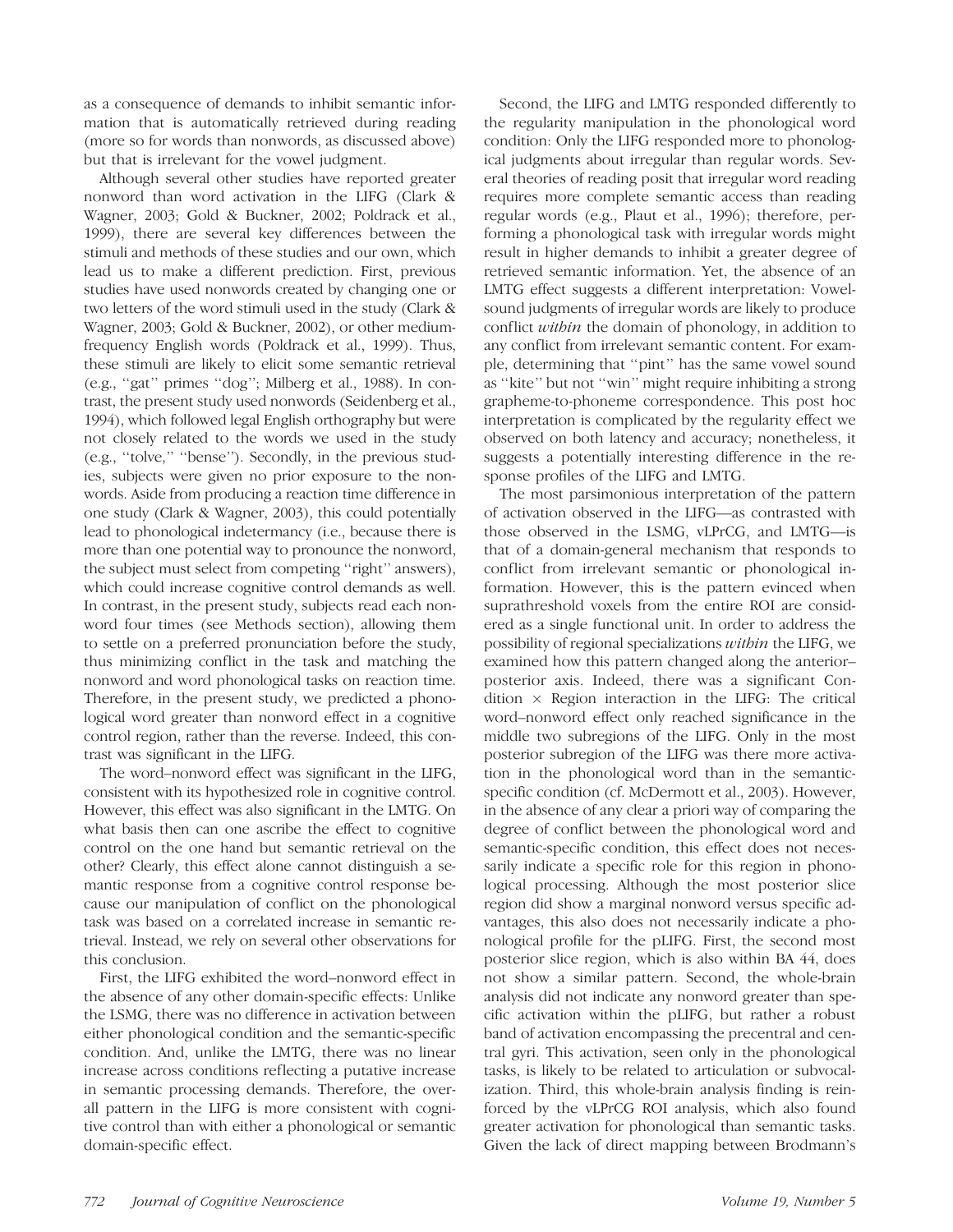areas and sulcal boundaries (Roland et al., 1997; Zilles et al., 1997), the pattern of results seen for the most posterior slice region may indicate that it included areas of the premotor cortex. Indeed, the pLIFG does not exhibit other aspects of the profile of a phonology-specific region, nor does the most anterior region exhibit the profile of a semantic-specific region.

One potential concern is that the phonological task used in this study (vowel-sound matching) was not ideally suited to engaging phonology-specific processes. Although we follow much previous research in using word sound judgments as a phonological task (Martin et al., 2003; McDermott et al., 2003; Pillai et al., 2003; Gold & Buckner, 2002; Turriziani et al., 2001; Crosson et al., 1999), some have suggested that the LIFG may be particularly engaged in phonological segmentation tasks (Burton, Small, & Blumstein, 2000). However, two points argue against this concern. First, because the LSMG, a region known to be involved in phonological processing, responded robustly to the phonological tasks used in this study, the lack of a phonology-specific profile in the pLIFG cannot be attributed to the failure of the task to produce phonological processing.

Second, a review of the literature shows no clear relationship between the phonological task used and the pattern of results. Of the studies which found greater activation in the pLIFG for phonological than semantic tasks, two used a syllable count task (Devlin et al., 2003; Price et al., 1997, trend), one used a rhyming task (Burton et al., 2003), and one asked subjects to think about how the words sounded similar (McDermott et al., 2003). Of those failing to find a phonological advantage in the pLIFG, two used a syllable count task (Poldrack et al., 1999; Mummery et al., 1998), which according to Burton et al. (2000), should be the most likely to produce such an effect. Thus, there is no clear evidence that using a syllable count task would have produced a different pattern of results in the LIFG.

Another potential concern arises in respect to the behavioral results. Some may question why the phonological conflict manipulation would produce differences in LIFG activation, while not producing differences in reaction time. This might be expected if the stimuli had been constructed such that conflict from semantic information would lead to an incorrect answer in the phonological word condition. Indeed, this was the case in the semantic-specific condition, which did show longer reaction times than the semantic-global condition. However, because semantic information would not lead to an incorrect answer in the phonological word condition, if the LIFG is successfully controlling conflict, no reaction time effect would be expected. In this way, BOLD activation is a purer measure of conflict than reaction time because reaction time effects are not sensitive to conflict that is successfully resolved and are easily contaminated by other sources of variance in the tasks. Indeed, reaction time differences between tasks

are a potential confound when considering BOLD data, as increased time-on-task can increase signal without necessarily being attributable to of the manipulation of interest.

If the organization of the LIFG is not based on material, as we would argue based on these data, what is the basis for regional variation reported here and elsewhere? A complete consideration of process variation within this region is beyond the scope of the article and the reach of these data. Instead, here we suggest a couple of avenues for future investigation. First, in other arenas, both proactive and reactive cognitive control mechanisms have been described and associated with sustained or transient responses in the prefrontal cortex, respectively (Bauer, Rebert, Korunka, & Leodolter, 1992). It is possible that the pLIFG controls reactive demands to regulate conflict on a transient basis, but that the aLIFG permits proactive control of task set, for example. This account is reminiscent of characterizations of the role of the aLIFG in top-down controlled retrieval put forth by Wagner, Maril, Bjork, and Schacter (2001). Second (although by no means mutually exclusive), regions of the LIFG may be recruited in response to qualitatively distinct types of conflict (which necessitate different control mechanisms). Botvinick, Braver, Barch, Carter, and Cohen (2001) have distinguished conflict arising from underdetermined responses from that created by a need to override prepotent responses. It is likely that the mechanisms to reduce conflict and select a response are quite different in these two cases, and the functional organization of the LIFG might reflect this distinction.

## **Conclusions**

Phonological judgments of words require not only retrieval of phonological representations but also regulation of automatically active but task-irrelevant semantic information. When activation under these conditions is compared to tasks that place minimal demands on cognitive control mechanisms, material-specific effects become confounded with general regulatory mechanisms. The design of the present study allowed us to distinguish domainspecific phonology and semantic effects from at least one source of cognitive control demands (i.e., task-irrelevant semantic information). When profiles of activation across three cortical regions were compared, the LIFG evinced a unique pattern that is best explained by a role for this region in cognitive control.

#### Acknowledgments

This research was supported by grants from the National Institutes of Health (NIH RO1 MH 60414 and NIH RO1 MH 67008) to S. L. Thompson-Schill. Portions of this research were presented at the Cognitive Neuroscience Society 2005 Annual Meeting. We thank Elizabeth Hirshorn and J. Stephen Higgins for their assistance with image analysis.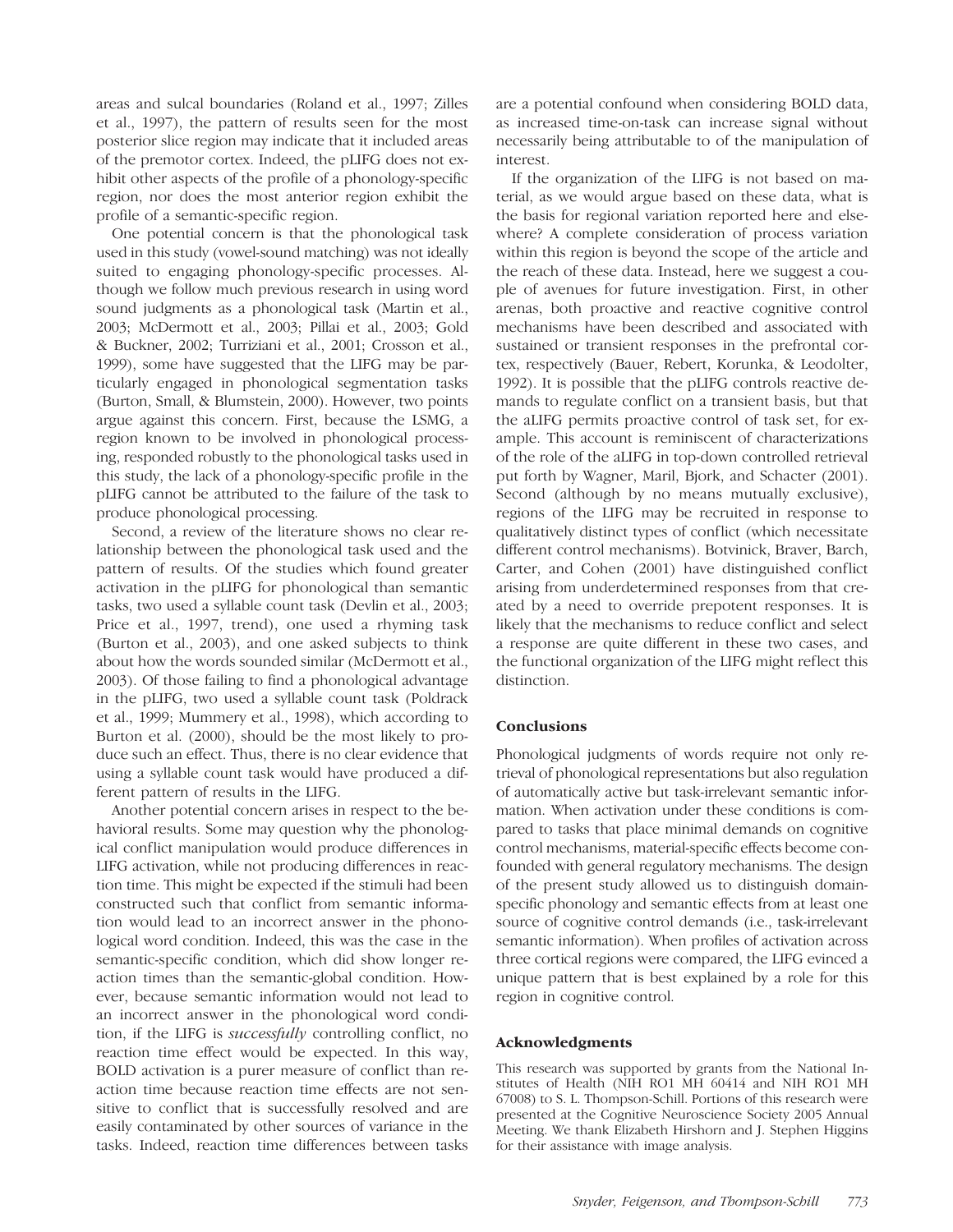Reprint requests should be sent to Hannah R. Snyder, Department of Psychology, University of Colorado, Muenzinger D 244, UCB 345, Boulder, CO 80309, or via e-mail: snyderhr@ colorado.edu.

## REFERENCES

- Aguirre, G. K., Zarahn, E., & D'Esposito, M. (1997). Empirical analyses of BOLD fMRI statistics: 2. Spatially smoothed data collected under null-hypothesis and experimental conditions. Neuroimage, 5, 199–212.
- Barde, L. H. F., & Thompson-Schill, S. L. (2002). Models of functional organization of the lateral prefrontal cortex in verbal working memory: Evidence in favor of the process model. Journal of Cognitive Neuroscience, 14, 1054–1063.
- Bauer, H., Rebert, C., Korunka, C., & Leodolter, M. (1992). Rare events and the CNV—The oddball CNV. International Journal of Psychophysiology, 13, 51–58.
- Booth, J. R., Burman, D. D., Meyer, J. R., Gitelman, D. R., Parrish, T. D., & Mesulam, M. M. (2002). Functional anatomy of intra- and cross-modal lexical tasks. Neuroimage, 16, 7–22.
- Botvinick, M. M., Braver, T. S., Barch, D. M., Carter, C. S., & Cohen, J. D. (2001). Conflict monitoring and cognitive control. Psychological Review, 108, 624–652.
- Burton, H., Diamond, J. B., & McDermott, K. B. (2003). Dissociating cortical regions activated by semantic and phonological tasks: A fMRI study in blind and sighted people. Journal of Neurophysiology, 90, 1965–1982.
- Burton, M. W. (2001). The role of inferior frontal cortex in phonological processing. Cognitive Science, 25, 695–709.
- Burton, M. W., Small, S. L., & Blumstein, S. E. (2000). The role of segmentation in phonological processing: An fMRI investigation. Journal of Cognitive Neuroscience, 12, 679–690.
- Cadoret, G., Pike, G. B., & Petrides, M. (2001). Selective activation of the ventrolateral prefrontal cortex in the human brain during active retrieval processing. European Journal of Neuroscience, 14, 1164–1170.
- Castillo, E. M., Simos, P. G., Davis, R. N., Breier, J., Fitzgerald, M. E., & Papanicolaou, A. C. (2001). Levels of word processing and incidental memory: Dissociable mechanisms in the temporal lobe. NeuroReport, 12, 3561–3566.
- Clark, D., & Wagner, A. D. (2003). Assembling and encoding word representations: fMRI subsequent memory effects implicate a role for phonological control. Neuropsychologia, 41, 304–317.
- Cohen, J. D., Perlstein, W. M., Braver, T. S., Nystrom, L. E., Noll, D. C., Jonides, J., et al. (1997). Temporal dynamics of brain activation during a working memory task. Nature, 386, 604–608.
- Copland, D. A., de Zubicaray, G. I., McMahon, K., Wilson, S. J., Eastburn, M., & Chenery, H. J. (2003). Brain activity during automatic semantic priming revealed by event-related functional magnetic resonance imaging. Neuroimage, 20, 302–310.
- Courtney, S. M., Petit, L., Haxby, J. V., & Ungerleider, L. G. (1998). The role of prefrontal cortex in working memory: Examining the contents of consciousness. Philosophical Transactions of the Royal Society of London: Series B. Biological Sciences, 353, 1819–1828.
- Crosson, B., Rao, S. M., Woodley, S. J., Rosen, A. C., Bobholz, J. A., Mayer, A., et al. (1999). Mapping of semantic, phonological, and orthographic verbal working memory in normal adults with functional magnetic resonance imaging. Neuropsychology, 13, 171–187.
- D'Esposito, M., Postle, B. R., Ballard, D., & Lease, J. (1999). Maintenance versus manipulation of information held in working memory: An event-related fMRI study. Brain and Cognition, 41, 66–86.
- D'Esposito, M., Postle, B. R., & Rypma, B. (2000). Prefrontal cortical contributions to working memory: Evidence from event-related fMRI studies. Experimental Brain Research, 133, 3–11.
- Devlin, J. T., Matthews, P. M., & Rushworth, M. F. S. (2003). Semantic processing in the left inferior prefrontal cortex: A combined functional magnetic resonance imaging and transcranial magnetic stimulation study. Journal of Cognitive Neuroscience, 15, 71–84.
- Gelfand, J. R., & Bookheimer, S. Y. (2003). Dissociating neural mechanisms of temporal sequencing and processing phonemes. Neuron, 38, 831–842.
- Gold, B. T., Balota, D. A., Kirchhoff, B. A., & Buckner, R. L. (2005). Common and dissociable activation patterns associated with controlled semantic and phonological processing: Evidence from fMRI adaptation. Cerebral Cortex, 15, 1438–1450.
- Gold, B. T., & Buckner, R. L. (2002). Common prefrontal regions coactivate with dissociable posterior regions during controlled semantic and phonological tasks. Neuron, 35, 803–812.
- Grodzinsky, Y. (2000). The neural substrate of the language faculty: Suggestions for the future. Brain and Language, 71, 82–84.
- Hamzei, F., Rijntjes, M., Dettmers, C., Glauche, V., Weiller, C., & Buchel, C. (2003). The human action recognition system and its relationship to Broca's area: An fMRI study. Neuroimage, 19, 637–644.
- Levy, R., & Goldman-Rakic, P. S. (2000). Segregation of working memory functions within the dorsolateral prefrontal cortex. Experimental Brain Research, 133, 23–32.
- Macleod, C. M. (1991). Half a century of research on the Stroop effect—An integrative review. Psychological Bulletin, 109, 163–203.
- Martin, R. C., Wu, D., Freedman, M., Jackson, E. F., & Lesch, M. (2003). An event-related fMRI investigation of phonological versus semantic short-term memory. Journal of Neurolinguistics, 16, 341–360.
- Matsubara, M., Yamaguchi, S., Xu, J., & Kobayashi, S. (2004). Neural correlates for the suppression of habitual behavior: A functional MRI study. Journal of Cognitive Neuroscience, 16, 944–954.
- McDermott, K. B., Petersen, S. E., Watson, J. M., & Ojemann, J. G. (2003). A procedure for identifying regions preferentially activated by attention to semantic and phonological relations using functional magnetic resonance imaging. Neuropsychologia, 41, 293–303.
- Milberg, W., Blumstein, S., & Dworetzky, B. (1988). Phonological factors in lexical access—Evidence from an auditory lexical decision task. Bulletin of the Psychonomic Society, 26, 305–308.
- Mummery, C. J., Patterson, K., Hodges, J. R., & Price, C. J. (1998). Functional neuroanatomy of the semantic system: Divisible by what? Journal of Cognitive Neuroscience, 10, 766–777.
- Omura, K., Tsukamoto, T., Kotani, Y., Ohgami, Y., & Yoshikawa, K. (2004). Neural correlates of phoneme-tographeme conversion. NeuroReport, 15, 949–953.
- Pillai, J. J., Araque, J. M., Allison, J. D., Sethuraman, S., Loring, D. W., Thiruvaiyaru, D., et al. (2003). Functional MRI study of semantic and phonological language processing in bilingual subjects: Preliminary findings. Neuroimage, 19, 565–576.